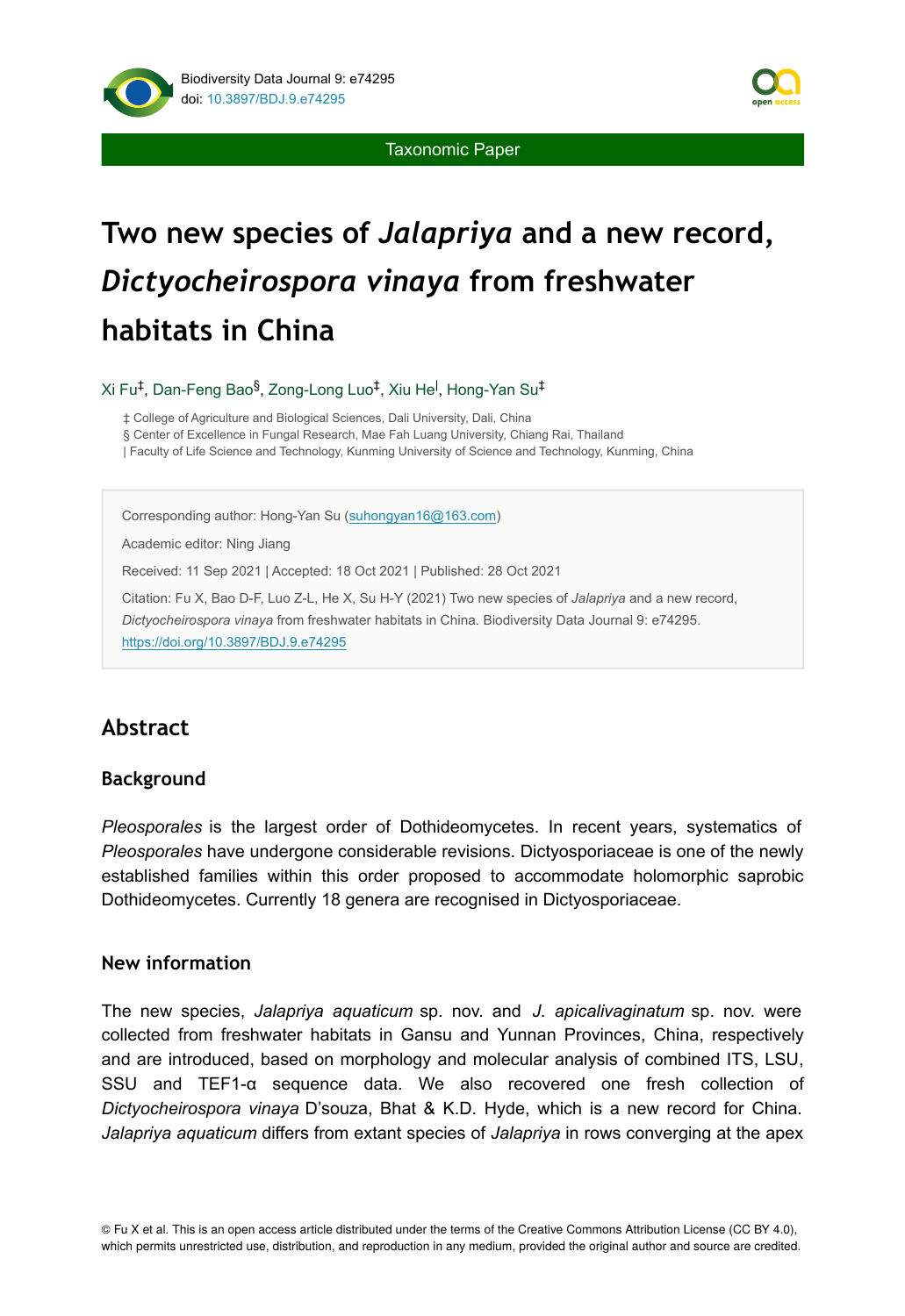and apical cells with spherical-like appendages. *Jalapriya apicalivaginatum* differs from extant species of *Jalapriya* in having the rows of conidia mostly arranged in a plane. The phylogenetic analysis place the new collections within Dictyosporiaceae (*Pleosporales*). Descriptions and illustrations of *Jalapriya aquaticum*, *J. apicalivaginatum* and *Dictyocheirospora vinaya* are provided. A synopsis of characters of species of *Jalapriya* is also provided.

## **Keywords**

asexual morphs, Dictyosporiaceae, freshwater fungi, phylogeny, taxonomy

## **Introduction**

*Pleosporales* is the largest order of Dothideomycetes. In recent years, various families and genera in the *Pleosporales* have undergone considerable revisions ([Goh and Hyde 1999,](#page-15-0) [Cai et al. 2008,](#page-14-0) [Tanaka et al. 2009](#page-18-0), [Zhang et al. 2009,](#page-18-1) [Zhang et al. 2012,](#page-18-2) [Hyde et al. 2013,](#page-15-1) [Ariyawansa et al. 2015](#page-14-1), [Wang et al. 2016\)](#page-18-3). *[Boonmee et al. \(2016\)](#page-14-2)* accepted eleven genera in the family Dictyosporiaceae (*Pleosporales*) to accommodate most cheirosporous hyphomycetous genera that are saprobes on decaying wood and plant debris in terrestrial and freshwater habitats. One of the diagnostic characteristics of Dictyosporiaceae is their multicellular cheiroid conidia and this morphological feature distinguishes it from other families in the suborder Massarineae ([Hyde et al. 2016](#page-15-2)). [Liu et al. \(2017\)](#page-17-0) and [Yang et al.](#page-18-4) [\(2018\)](#page-18-4) updated the phylogenetic tree for Dictyosporiaceae and introduced two new genera *Aquadictyospora* and *Dendryphiella* in the family. Subsequently, three additional genera, *Neodendryphiella, Pseudoconiothyrium* and *Paradictyocheirospora* were added ([Iturrieta-](#page-16-0)[González et al. 2018](#page-16-0), [Crous et al. 2019,](#page-14-3) [Rajeshkumar et al. 2021\)](#page-17-1). Currently, 18 genera are accepted in Dictyosporiaceae ([Boonmee et al. 2016,](#page-14-2) [Li et al. 2017](#page-17-2), [Iturrieta-González](#page-16-0) [et al. 2018](#page-16-0), [Yang et al. 2018](#page-18-4), [Crous et al. 2019](#page-14-3), [Hyde et al. 2020](#page-16-1), [Dong et al. 2020,](#page-15-3) [Rajeshkumar et al. 2021\)](#page-17-1).

The genus *Jalapriya* was introduced by [Boonmee et al. \(2016\)](#page-14-2) with *Jalapriya pulchra* D'souza, Su, Luo & K.D. Hyde as type species; It is characterised by dark brown to black colonies, acrogenous, solitary and cheiroid conidia ([Boonmee et al. 2016](#page-14-2)). Presently, three species are accepted in the genus, *Jalapriya inflata*, *J. pulchra* and *J. toruloides*.

*Dictyocheirospora* was established by [Boonmee et al. \(2016\)](#page-14-2) to accommodate three new species, *Dictyocheirospora bannica*, *D. rotunda* and *D. vinaya* and four new combinations, *D. gigantica*, *D. heptaspora*, *D. pseudomusae* and *D. subramanianii*. *Dictyocheirospora* is characterised by non-complanate conidia with arms arising from the basal cell and closely gathered at the apex and compact [\(Wang et al. 2016\)](#page-18-3). The species of *Dictyocheirospora* have been reported from freshwater and terrestrial habitats in China, Japan and Thailand [\(Jayasiri et al. 2015](#page-16-2), [Boonmee et al. 2016,](#page-14-2) [Wang et al. 2016,](#page-18-3) [Hyde et al. 2017](#page-15-4), [Li et al.](#page-17-2) [2017](#page-17-2), [Yang et al. 2018](#page-18-4), [Tibpromma et al. 2018,](#page-18-5) [Phookamsak et al. 2019](#page-17-3), [Phukhamsakda](#page-17-4)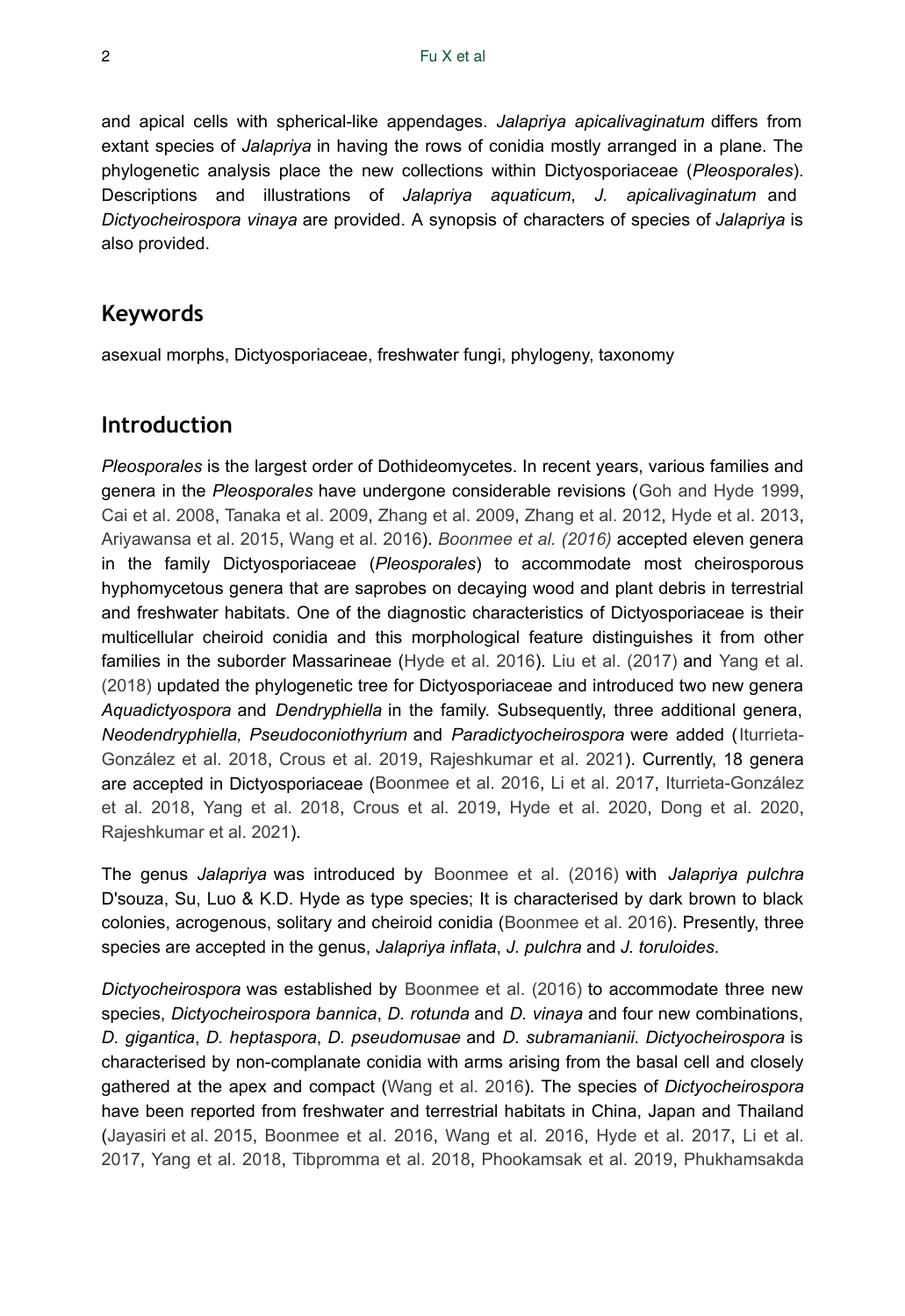[et al. 2020\)](#page-17-4). Currently, 23 species are accepted in the genus [\(Boonmee et al. 2016](#page-14-2), [Yang](#page-18-4) [et al. 2018](#page-18-4), [Index Fungorum - Search Page](http://www.indexfungorum.org/Names/Names.asp)).

In this study, two new species *Jalapriya aquaticum* and *J. apicalivaginatum* and a new geographic record, *Dictyocheirospora vinaya* are introduced, based on morphology and phylogenetic analyses. Detailed descriptions and illustrations are provided.

## **Materials and methods**

#### **Isolation and morphological examination**

Submerged woody substrates were collected from dynamic waters, Gansu and Yunnan Provinces and taken back to the laboratory in Zip-lock plastic bags. The samples were incubated in plastic boxes lined with moistened tissue paper at room temperature for one week. Methods of morphological observation and isolation follow [Luo et al. \(2018\)](#page-17-5) and [Senanayake et al. \(2020\)](#page-18-6).

The pure cultures were developed by single spore isolation following the method provided by [Chomnunti et al. \(2014\)](#page-14-4). The cultures are deposited in Kunming Institute of Botany, Chinese Academy of Sciences (KUMCC) and China General Microbiological Culture Collection Center (CGMCC). Herbarium specimens are deposited at the Herbarium of Cryptogams Kunming Institute of Botany Academia Sinica (Herb. HKAS). Facesoffungi and Index Fungorum numbers were obtained as in [Jayasiri et al. \(2015\)](#page-16-2) and [Index Fungorum -](http://www.indexfungorum.org/Names/Names.asp) [Search Page](http://www.indexfungorum.org/Names/Names.asp).

#### **DNA extraction, PCR amplification and sequencing**

Genomic DNA was extracted from fresh mycelia grown on PDA at room temperature. The EZ geneTM Fungal gDNA kit (GD2416) was used to extract DNA according to the manufacturer's instructions. ITS, LSU, TEF1-α, SSU gene regions were amplified using the primer pairs ITS5/ITS4, LROR/LR5, EF1-983F/EF1-2218R and NS1/NS4. The final volume of the PCR reaction was 25 µl and contained 12.5 µl of 2 × Power Taq PCR MasterMix (a premix and ready-to-use solution, including 0.1 Units/µl Taq DNA Polymerase, 500 µM dNTP Mixture each (dATP, dCTP, dGTP, dTTP), 20 mM Tris– HCl pH 8.3, 100 mM KCl, 3 mM MgCl<sub>2</sub>, stabiliser and enhancer), 1 μl of each primer (10 μM), 1 μl genomic DNA extract and 9.5 µl deionised water. The PCR thermal cycle programme for ITS, LSU, TEF1α and SSU amplification was as follows: initial denaturation of 94°C for 3 minutes, followed by 35 cycles of denaturation at 94°C for 45 seconds, annealing at 56°C for 50 seconds, elongation at 72°C for 1 minute and the final extension at 72°C for 10 minutes. PCR products were purified using minicolumns, purification resin and buffer according to the manufacturer's protocols (Amershamproduct code: 27–9602–01). The sequencing works were carried by Tsingke Biological Engineering Technology and Services Co. Ltd (Yunnan, P.R. China).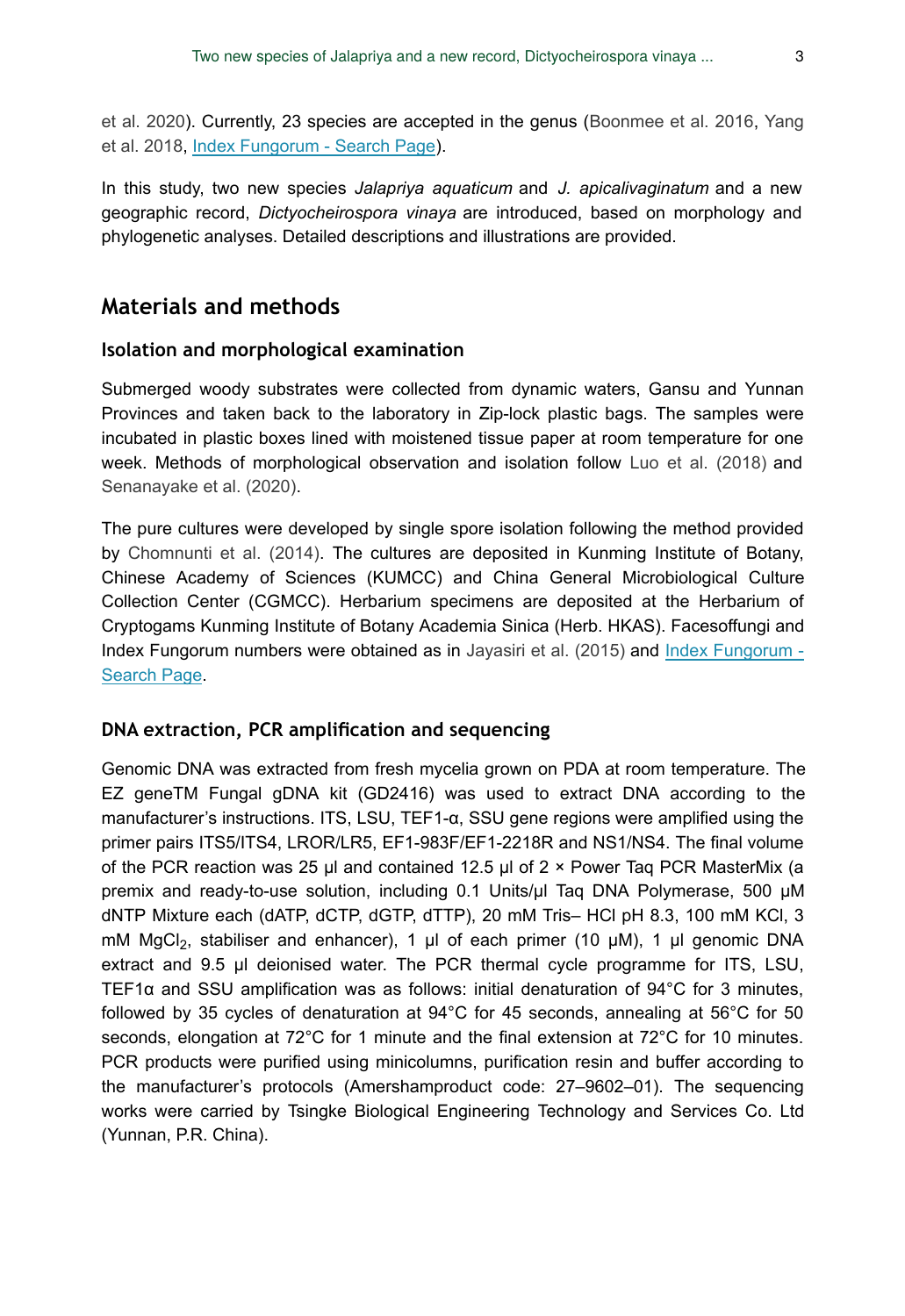<span id="page-3-0"></span>

#### Figure 1. doi

RAxML tree generated from combined LSU, ITS, TEF1-α and SSU sequence data. Bootstrap support values for Maximum Likelihood (the first value) ≥ 75% and Bayesian posterior probabilities (the second value)  $\geq 0.95$  are placed near the branches as ML/BYPP. The tree is rooted to *Periconia igniaria* (CBS 379.86 and CBS 845.96). Newly-generated sequences are indicated in red and strains isolated from the holotype and reference specimens are indicated with a red superscript T.

## **Phylogenetic analysis**

Sequence data for relevant strains were downloaded from GenBank following recent publications ([Boonmee et al. 2016,](#page-14-2) [Li et al. 2017](#page-17-2), [Wang et al. 2016](#page-18-3)). The consensus sequences were initially aligned using MAFFT v.7 [\(http://mafft.cbrc.jp/alignment/server/](http://mafft.cbrc.jp/alignment/server/)) [\(Katoh and Standley 2013\)](#page-17-6) and optimised manually when needed. The aligned dataset was analysed by Maximum Likelihood (ML) and Bayesian Inference (BI).

Maximum Likelihood analysis was performed using RAxMLGUI v.1.3 ([Silvestro and](#page-18-7) [Michalak 2011\)](#page-18-7). The optimal ML tree search was conducted with 1,000 separate runs using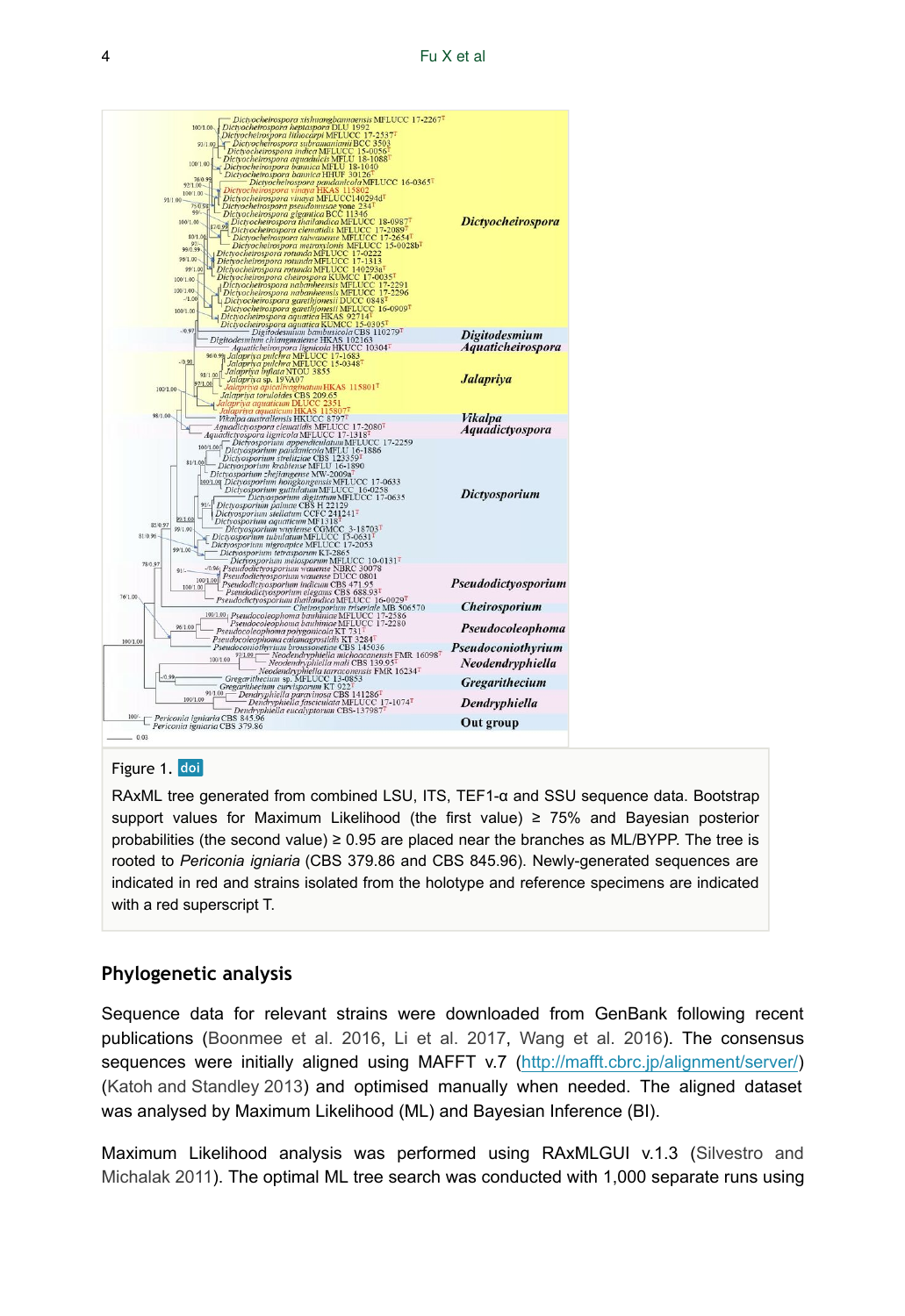the default algorithm of the programme from a random starting tree for each run. The final tree was selected amongst suboptimal trees from each run by comparing the likelihood scores using the GTR+GAMMA substitution model. Maximum Likelihood bootstrap values equal to or greater than 75% were given as the first set of numbers above the nodes in the resulting ML tree (Fig. [1](#page-3-0)).

Bayesian analysis was conducted with MrBayes v.3.1.2 ([Ronquist and Huelsenbeck 2003](#page-18-8)) to evaluate posterior probabilities ([Rannala and Yang 1996\)](#page-18-9) by Markov Chain Monte Carlo sampling (MCMC). The best-fit models of evolution were estimated by MrModeltest V.2.2 [\(Nylander and Uppsala University 2004](#page-17-7)). ITS, LSU and TEF selected the GTR+I+G model with inverse gamma-distributed rate in Bayesian analyses. SSU selected the GTR+G model with inverse gamma-distributed rate in Bayesian analyses. The ML analyses were conducted with RAxML v.7.2.6 [\(Stamatakis and Alachiotis 2010\)](#page-18-10) using a GTRGAMMA substitution model with 1000 bootstrap replicates. The robustness of the analyses was evaluated by bootstrap support (MLBS). Six simultaneous Markov chains were run for 10 million generations and trees were sampled every 100<sup>th</sup> generation and 100,000 trees were obtained. The first 20,000 trees, representing the burn-in phase of the analyses, were discarded, while the remaining 80,000 trees were used to calculate posterior probabilities in the majority rule consensus tree (the critical value for the topological convergence diagnostic was 0.01). Through the posterior probabilities (PP) to reflect visually the reliability of each branch without the test for bootstrap method.

The phylogenetic trees were viewed and optimised in FigTree v.1.2.2 ([Rambaut and](#page-18-11) [Drummond 2008\)](#page-18-11) and edited further using Microsoft Office PowerPoint. Newly-generated sequences in this study were deposited in GenBank (Table [1\)](#page-4-0).

<span id="page-4-0"></span>Table 1.

Isolates and sequences used in this study (newly-generated sequences are indicated in bold, strains isolated from the holotype and reference specimens are indicated in with a T, without GenBank accession numbers are indicated in " ").

| Taxon                        | Voucher/culture |                                   | <b>GenBank accession numbers</b> |            |              |                 |
|------------------------------|-----------------|-----------------------------------|----------------------------------|------------|--------------|-----------------|
|                              |                 |                                   | <b>ITS</b>                       | <b>LSU</b> | $TEF1\alpha$ | SSU             |
| Aquaticheirospora lignicola  |                 | <b>HKUCC 10304<sup>T</sup></b>    | AY864770                         | AY736378   |              | AY736377        |
| Aquadictyospora clematidis   |                 | <b>MFLUCC 17-2080<sup>T</sup></b> | NR171871                         |            | MT394727     | <b>NG070646</b> |
| A. lignicola                 |                 | <b>MFLUCC 17-1318<sup>T</sup></b> | MF948621                         | MF948629   | MF953164     |                 |
| Cheirosporium triseriale     |                 | MB 506570                         | EU413953                         | EU413954   |              |                 |
| Dendryphiella eucalyptorum   |                 | CBS 137987 <sup>T</sup>           | KJ869139                         | KJ869196   |              |                 |
| Den, fasciculata             |                 | <b>MFLUCC 17-1074<sup>T</sup></b> | MF399213                         | MF399214   |              |                 |
| Den. paravinosa              |                 | CBS 141286 <sup>T</sup>           | KX228257                         | KX228309   |              |                 |
| Dictyocheirospora aquadulcis |                 | MFLU 18-1088 <sup>T</sup>         | MK634545                         | MK634542   |              |                 |
| Di. aquatica                 |                 | KUMCC 15-0305 <sup>T</sup>        | KY320508                         | KY320513   |              | -               |
| Di. aquatica                 |                 | <b>HKAS 92714</b>                 | NR154030                         |            |              |                 |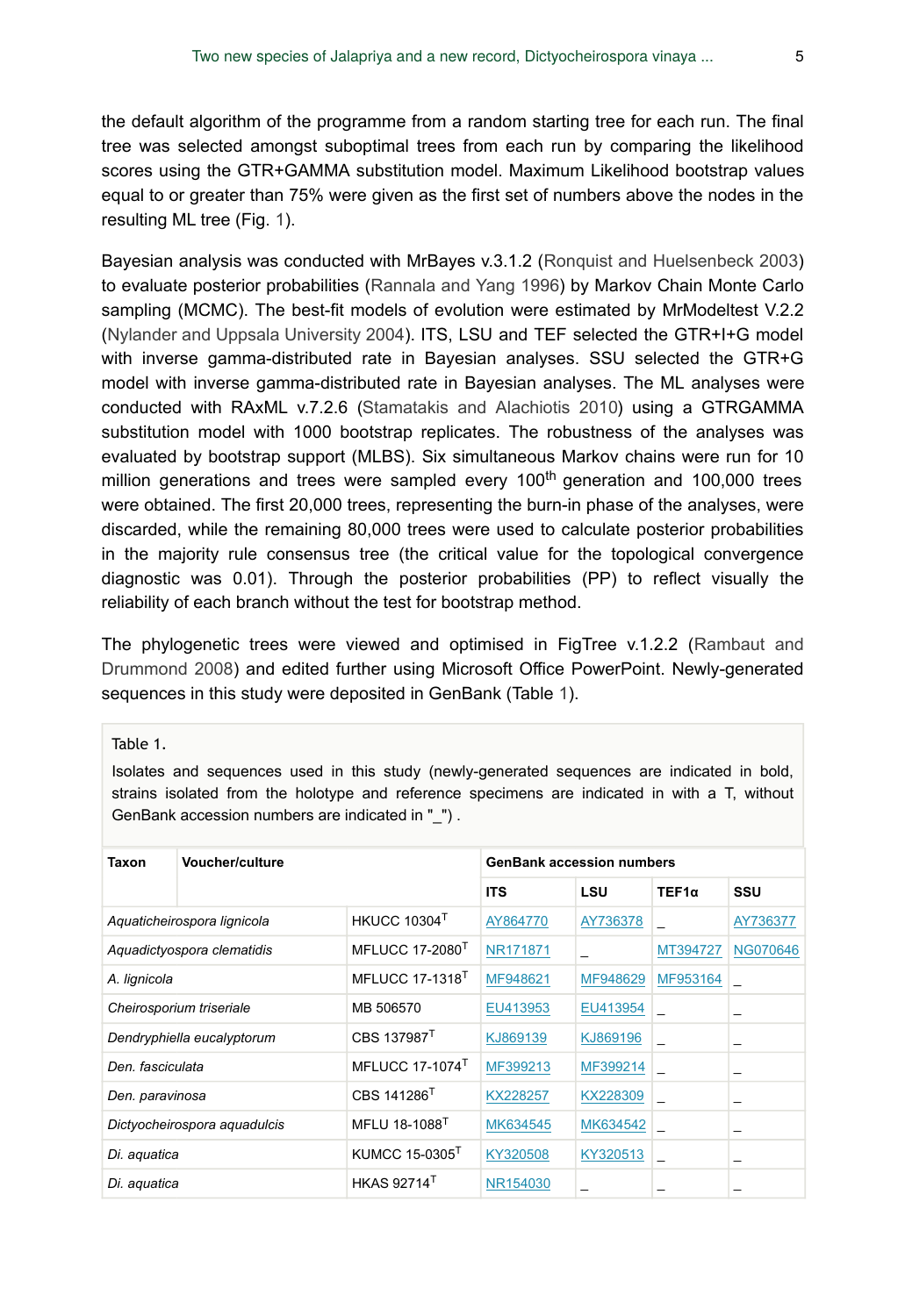| Taxon                  | <b>Voucher/culture</b>         |                              | <b>GenBank accession numbers</b> |                 |                          |                          |  |
|------------------------|--------------------------------|------------------------------|----------------------------------|-----------------|--------------------------|--------------------------|--|
|                        |                                |                              | <b>ITS</b>                       | LSU             | TEF1α                    | SSU                      |  |
| Di. bannica            |                                | <b>HHUF 30126</b>            | NR154039                         | NG059061        | AB808489                 | NG064841                 |  |
| Di. bannica            |                                | MFLU 18-1040                 | MH381765                         | MH381774        |                          | MH381759                 |  |
| Di. cheirospora        |                                | KUMCC 17-0035                | MF177035                         | MF177036        |                          | MF928073                 |  |
| Di. clematidis         |                                | MFLUCC 17-2089 <sup>1</sup>  | MT310593                         | MT214546        | MT394728                 | MT226665                 |  |
| Di. garethjonesii      |                                | MFLUCC 16-0909               | KY320509                         | KY320514        |                          | $\overline{\phantom{0}}$ |  |
| Di. garethjonesii      |                                | DUCC 0848 <sup>T</sup>       | MF948623                         | MF948631        | MF953166                 |                          |  |
| Di. gigantica          |                                | <b>BCC 11346</b>             | DQ018095                         | -               | $\overline{\phantom{0}}$ | $\overline{\phantom{0}}$ |  |
| Di. heptaspora         |                                | <b>DLU 1992</b>              | MT756244                         | MT756243        |                          |                          |  |
| Di. indica             |                                | MFLUCC 15-0056               | MH381763                         | MH381772        | MH388817                 | MH381757                 |  |
| Di. lithocarpi         |                                | MFLUCC 17-2537               | NR163345                         | NG070074        |                          | NG065783                 |  |
| Di. metroxylonis       |                                | MFLUCC 15-0028b <sup>1</sup> | MH742322                         | MH742314        | MH764303                 | MH742318                 |  |
| Di. nabanheensis       |                                | <b>MFLUCC 17-2291</b>        | MK347748                         | MK347965        | MK360050                 |                          |  |
| Di. nabanheensis       |                                | <b>MFLUCC 17-2296</b>        | MK347756                         | MK347973        | MK360051                 |                          |  |
| Di. pandanicola        |                                | MFLUCC 16-0365               | MH388341                         | MH376713        | MH388376                 |                          |  |
| Di. pseudomusae        |                                | Yone 234 <sup>T</sup>        | LC014550                         | AB807520        | AB808496                 | AB797230                 |  |
| Di. rotunda            |                                | <b>MFLUCC 17-0222</b>        | MH381764                         | MH381773        | MH388818                 | MH381758                 |  |
| Di. rotunda            |                                | MFLUCC 140293a <sup>T</sup>  | KU179099                         | KU179100        |                          | -                        |  |
| Di. rotunda            |                                | <b>MFLUCC 17-1313</b>        | MF948625                         | MF948633        | MF953168                 |                          |  |
| Di. subramanianii      |                                | <b>BCC 3503</b>              | DQ018094                         | AB807520        |                          | -                        |  |
| Di. taiwanense         |                                | MFLUCC 17-2654 <sup>1</sup>  | MK495821                         | MK495820        |                          | -                        |  |
| Di. thailandica        |                                | MFLUCC 18-0987               | NR171885                         | MN913743        |                          |                          |  |
| Di. vinaya             |                                | MFLUCC140294d                | KU179102                         | KU179103        |                          | KU179104                 |  |
| Di. vinaya             |                                | <b>HKAS 115802</b>           | MZ618659                         | MZ618660        | MZ851994                 | -                        |  |
|                        | Di. xishuangbannaensis         | MFLUCC 17-2267 <sup>1</sup>  | MH388342                         | MH376714        | MH388377                 |                          |  |
|                        | Dictyosporium appendiculatum   | <b>MFLUCC 17-2259</b>        | MH388343                         | MH376715        |                          | -                        |  |
| Dictyos. aquaticum     |                                | MF1318 <sup>1</sup>          | KM610236                         | -               | -                        | -                        |  |
| Dictyos. digitatum     |                                | <b>MFLUCC 17-0635</b>        | MH388344                         |                 | MH376716 MH388378        |                          |  |
| Dictyos. guttulatum    |                                | MFLUCC 16-0258               | MH388345                         |                 | MH376717 MH388379        | MH388312                 |  |
| Dictyos. hongkongensis |                                | MFLUCC 17-0633               | MH388346                         | MH376718        | MH388380                 | NG068388                 |  |
| Dictyos. meiosporum    |                                | MFLUCC 10-0131 <sup>T</sup>  | KP710944                         | KP710945        | L.                       | -                        |  |
| Dictyos. nigroapice    |                                | MFLUCC 17-2053               | MH381768                         | MH381777        | MH388821                 | $\overline{\phantom{0}}$ |  |
| Dictyos. krabiense     |                                | MFLU 16-1890                 | $\overline{\phantom{0}}$         | MH376719        | MH388381                 | ÷                        |  |
|                        | Dictyos. palmae<br>CBS H-22129 |                              | $\overline{\phantom{0}}$         | KX555648        |                          | -                        |  |
| Dictyos. pandanicola   |                                | MFLU 16-1886                 | MH388347                         | MH376720        | MH388382                 |                          |  |
| Dictyos. stellatum     |                                | CCFC 241241 <sup>T</sup>     | NR154608                         | <u>JF951177</u> |                          |                          |  |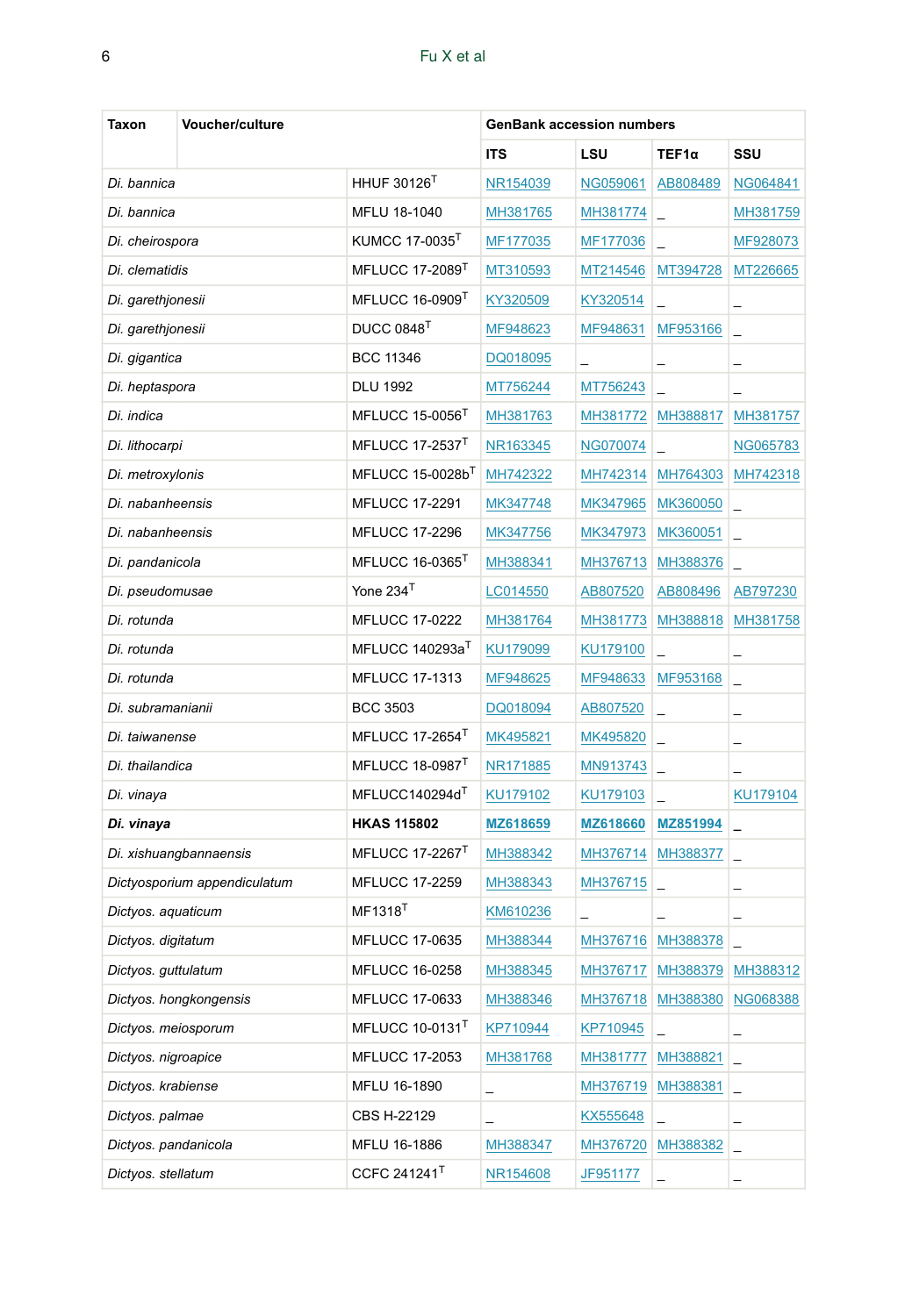| Taxon                            | Voucher/culture            |                                | <b>GenBank accession numbers</b> |                 |                          |                          |  |
|----------------------------------|----------------------------|--------------------------------|----------------------------------|-----------------|--------------------------|--------------------------|--|
|                                  |                            |                                | <b>ITS</b>                       | LSU             | TEF1α                    | SSU                      |  |
| Dictyos. strelitziae             |                            | CBS 123359 <sup>1</sup>        | NR156216                         | FJ839653        |                          | -                        |  |
| Dictyos. tetrasporum             |                            | KT 2865                        | LC014551                         | AB807519        | AB808495                 | -                        |  |
| Dictyos. tubulatum               |                            | MFLUCC 15-0631 $T$             | MH381769                         | MH381778        | MH388822                 | -                        |  |
| Dictyos. wuyiense                |                            | CGMCC 3-18703 <sup>1</sup>     | KY072977                         | -               | -                        | -                        |  |
| Dictyos. zhejiangense            |                            | $MW-2009aT$                    | FJ456893                         | ÷               | -                        | -                        |  |
| Dictyos. bambusicola             |                            | CBS 110279 <sup>T</sup>        | DQ018091                         | DQ018103        | $\overline{\phantom{0}}$ |                          |  |
|                                  | Dictyos. chiangmaiense     | <b>HKAS 102163</b>             |                                  | MK571766        | $\overline{\phantom{0}}$ | MK571775                 |  |
|                                  | Gregarithecium curvisporum | $KT$ 922 $^{\dagger}$          | AB809644                         | AB807547        | $\overline{\phantom{0}}$ | AB797257                 |  |
| Gregarithecium sp.               |                            | <b>MFLUCC 13-0853</b>          | KX364281                         | KX364282        | $\overline{\phantom{0}}$ | KX364283                 |  |
|                                  | Jalapriya apicalivaginatum | <b>HKAS 115801<sup>T</sup></b> | MZ621167                         | MZ621168        |                          |                          |  |
| J. aquaticum (2101)              |                            | <b>HKAS 115807<sup>T</sup></b> | MZ621152                         | MZ621169        | MZ851995                 | MZ621170                 |  |
| J. aquaticum (2351)              |                            | <b>DLUCC 2351</b>              | MZ621151                         | MZ621165        | $\overline{a}$           | MZ621166                 |  |
| J. inflata                       |                            | <b>NTOU 3855</b>               | JQ267362                         | JQ267363        | $\overline{a}$           | JQ267361                 |  |
| J. pulchra                       |                            | MFLUCC 15-0348                 | KU179108                         | KU179109        |                          | KU179110                 |  |
| J. pulchra                       |                            | <b>MFLUCC 17-1683</b>          | MF948628                         | MF948636        | MF953171                 | ÷                        |  |
| <i>Jalapriya</i> sp.             |                            | 19VA07                         | JX270548                         |                 | $\overline{\phantom{0}}$ |                          |  |
| J. toruloides                    |                            | CBS 209.65                     | DQ018093                         | DQ018104        |                          | DQ018081                 |  |
| Neodendryphiella mali            |                            | CBS 139.95 <sup>1</sup>        | LT906655                         | LT906657        |                          | $\overline{\phantom{0}}$ |  |
| N. michoacanensis                |                            | FMR 16098 <sup>1</sup>         | LT906660                         | LT906658        |                          | -                        |  |
| N. tarraconensis                 |                            | FMR 16234                      | LT906659                         | LT906656        |                          |                          |  |
| Periconia igniaria               |                            | CBS 379.86                     | LC014585                         | AB807566        | AB808542                 | AB797276                 |  |
| P. igniaria                      |                            | CBS 845.96                     | LC014586                         | AB807567        | AB808543                 | GU296171                 |  |
|                                  | Pseudocoleophoma bauhiniae | <b>MFLUCC 17-2280</b>          | MK347735                         | MK347952        | MK360075                 | MK347843                 |  |
| Pseudoc. bauhiniae               |                            | <b>MFLUCC 17-2586</b>          | MK347736                         | MK347953        | MK360076                 | MK347844                 |  |
|                                  | Pseudoc. calamagrostidis   | KT 3284                        | LC014592                         | LC014609        | LC014614                 | LC014604                 |  |
| Pseudoc. polygonicola            |                            | KT 731                         | AB809634                         | AB807546        | AB808522                 | AB797256                 |  |
| Pseudoc. typhicola               |                            | MFLUCC 16-0123                 | KX576655                         | KX576656        |                          | -                        |  |
| Pseudoconiothyrium broussonetiae |                            | CBS 145036                     | MK442618                         | MK442554        | MK442709                 |                          |  |
| Pseudodictyosporium elegams      |                            | CBS 688.93 <sup>1</sup>        | MH862454                         | MH874101        |                          | DQ018084                 |  |
| Pseudodi. indicum                |                            | CBS 471.95                     | DQ018097                         |                 | -                        | -                        |  |
| Pseudodi. thailandica            |                            | MFLUCC 16-0029 <sup>1</sup>    | KX259520                         | <u>KX259522</u> | KX259526                 | KX259524                 |  |
| Pseudodi. wauense                |                            | <b>NBRC 30078</b>              | DQ018098                         | DQ018105        |                          | DQ018083                 |  |
| Pseudodi. wauense                |                            | <b>DUCC 0801</b>               | MF948622                         | MF948630        | MF953165                 | -                        |  |
| Vikalpa australiensis            |                            | HKUCC 8797 <sup>T</sup>        | DQ018092                         | -               |                          |                          |  |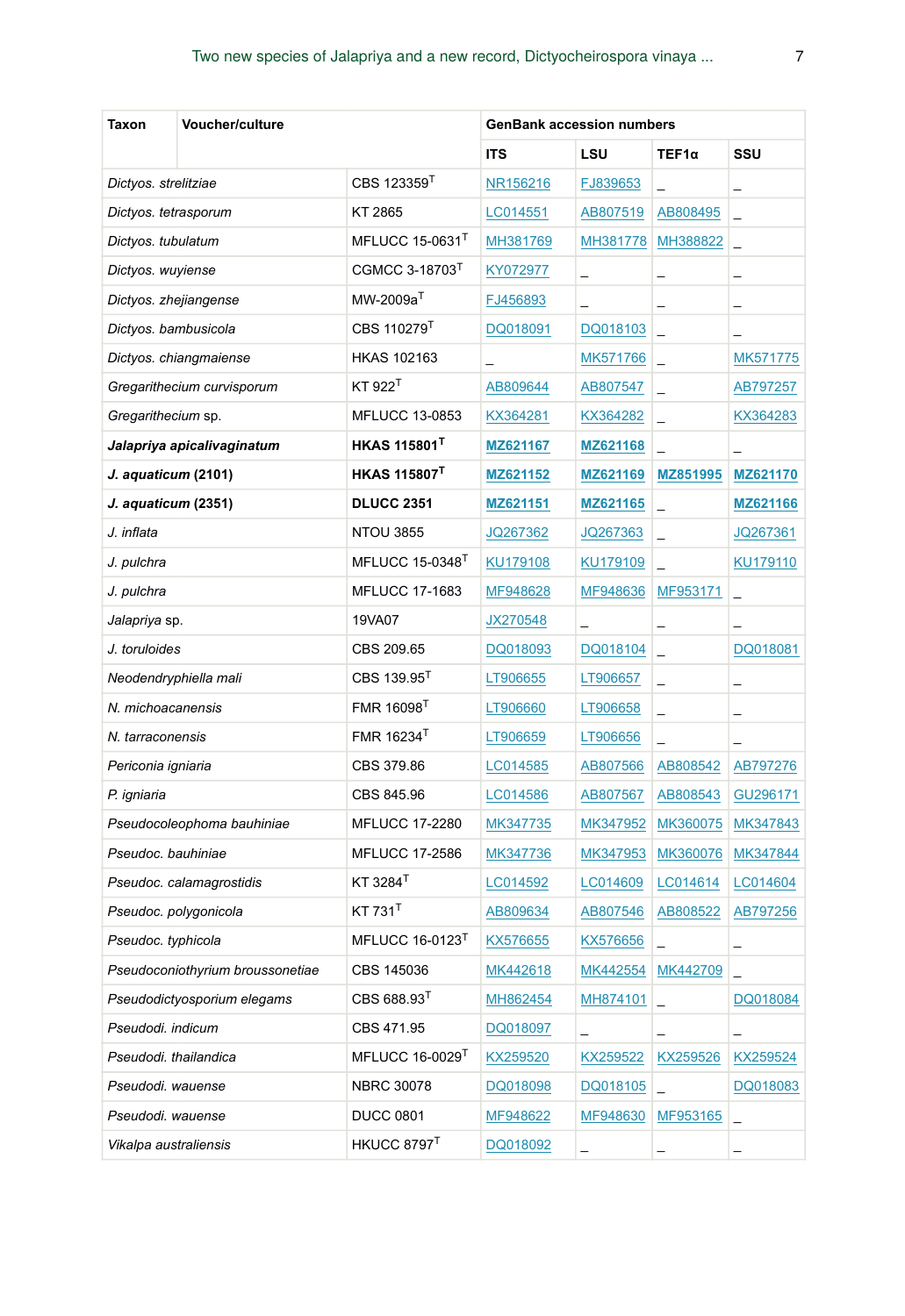## **Taxon treatments**

## *Jalapriya apicalivaginatum* **D.F. Bao, X. Fu, H.Y. Su & Z.L. Luo, 2021, sp. nov.**

- IndexFungorum [558682](http://www.indexfungorum.org/names/NamesRecord.asp?RecordID=558682)
- Species-ID [Facesoffungi number: FoF 10257](Facesoffunginumber:FoF10257)

#### **Material**

#### *Holotype:*

a. scientificName: *Jalapriya apicalivaginatum*; phylum: Ascomycota; class: Dothideomycetes; order: Pleosporales; family: Dictyosporiaceae; genus: *Jalapriya*; locationRemarks: China, Gansu Province, Gannan City, Xiahe County, Sangke Town, on decaying wood submerged in stream, July 2020; habitat: decaying wood submerged in stream; collectionID: SK 1-21-1 H; collectionCode: L-78

### **Description**

Saprobic on decaying wood submerged in stream. **Asexual morph**: Hyphomycetous (Fig. [2\)](#page-8-0). Colonies effuse, scattered, dark brown or black. Mycelium mostly immersed, partly superficial, composed of smooth, septate, branched, hyaline to pale brown hyphae. Conidiophores micronematous, reduced, hyaline to pale brown, unbranched, thin-walled, smooth. Conidiogenous cells holoblastic, integrated, terminal. Conidia acrogenous, solitary, cheiroid, pale brown, the shape of conidia like a "U", with 3–5 rows of cells. The rows in the middle are little bit longer than the outer rows and each row of cells with an apical hyaline, inflated, gelatinous subglobose, cap-like appendage, the rows of conidia mostly arranged in a plane and 2 outer rows arising from a basal cell, rows not separating, each row consisting of 6–12 cells, the size of outer rows 15–  $52 \times 3$ –6 μm ( $\bar{x}$  = 36  $\times$  5 μm, n = 30), excluding apical hyaline gelatinous appendages, the size of inner rows 24–47  $\times$  4–7  $\mu$ m ( $\bar{x}$  = 40  $\times$  5.5  $\mu$ m, n = 30). The size of conidia 24–47 × 17–31.5 µm (x̄= 40 × 23 μm, n = 30). **Sexual morph**: Undetermined.

**Culture characteristics:** Conidia germinating on PDA within 24 h, germ tubes arising from the outermost cells of the conidium. Colonies on MEA covering 9 cm diam., in 4 weeks at 28°C. On the obverse, the edges are white and the middle is greyish-white. On the reverse, colonies appear pale yellow. Sporulation not observed in culture.

**Material examined:** CHINA, Gansu Province, Gannan City, Xiahe County, Sangke Town, 35°8'9"N, 102°27'11"E, on decaying wood submerged in stream, July 2020, Z.L. Luo, SK 1–21–1 H (HKAS 115801, holotype), ex-type living culture, KUNCC 21-10704  $=$  CGMCC 3.20612.

### **Etymology**

Referring to the conidia with an apical mucilaginous sheath.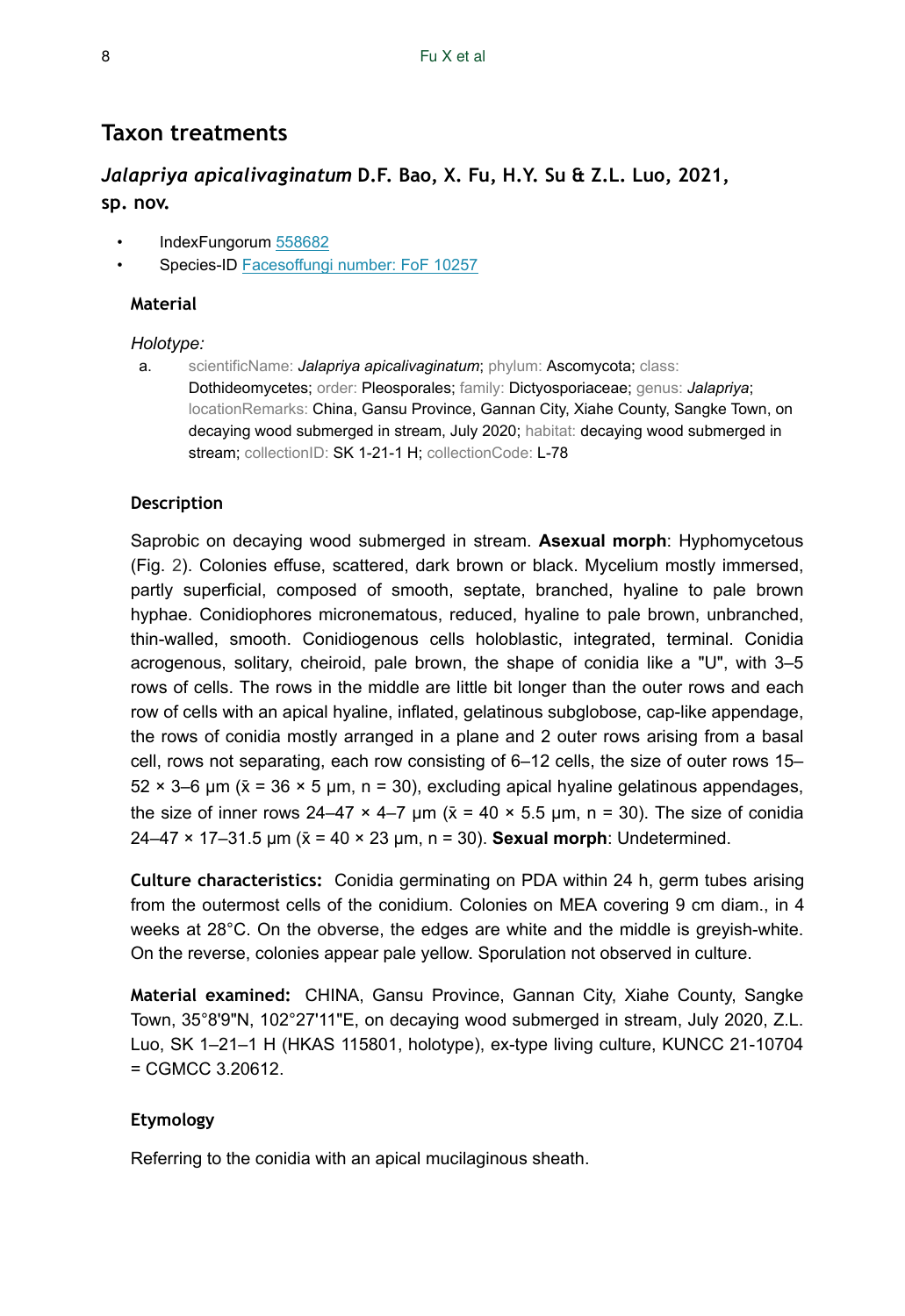#### **Notes**

In the phylogenetic analysis, *J. apicalivaginatum* formed a distinct lineage within *Jalapriya* and close to *Jalapriya* sp. (19VA07); However, the morphology of *Jalapriya* sp. (19VA07) was not available, but phylogeny of *J. apicalivaginatum* and *Jalapriya* sp. are distinct. *Jalapriya apicalivaginatum* resembles *J. pulchra* and *J. inflata* in having each conidial row of cells with an apical hyaline, inflated, gelatinous subglobose, caplike appendage. However, *Jalapriya inflata* is characterised by branched conidiophores, whereas conidiophores of *J. apicalivaginatum* are not differentiated. *Jalapriya apicalivaginatum* has fewer number of rows than those of *J. pulchra* (3–5 rows vs. 5–7 rows) and conidia are smaller than those of *J. pulchra* (24–47 × 17–31.5 µm vs. 32–46 × 23.5–31.5 μm) ([Boonmee et al. 2016\)](#page-14-2) (Table [2](#page-9-0)).

<span id="page-8-0"></span>

#### Figure 2. doi

*Jalapriya apicalivaginatum* (HKAS 115801, **holotype**). **a** Colonies on submerged wood; **b-l** Conidia; **m** Germinating conidium; **n-o** Culture on PDA from above and reverse. Scale bars: b, f-g, 20 μm; c, 30 μm; d-e, h-m, 15 μm.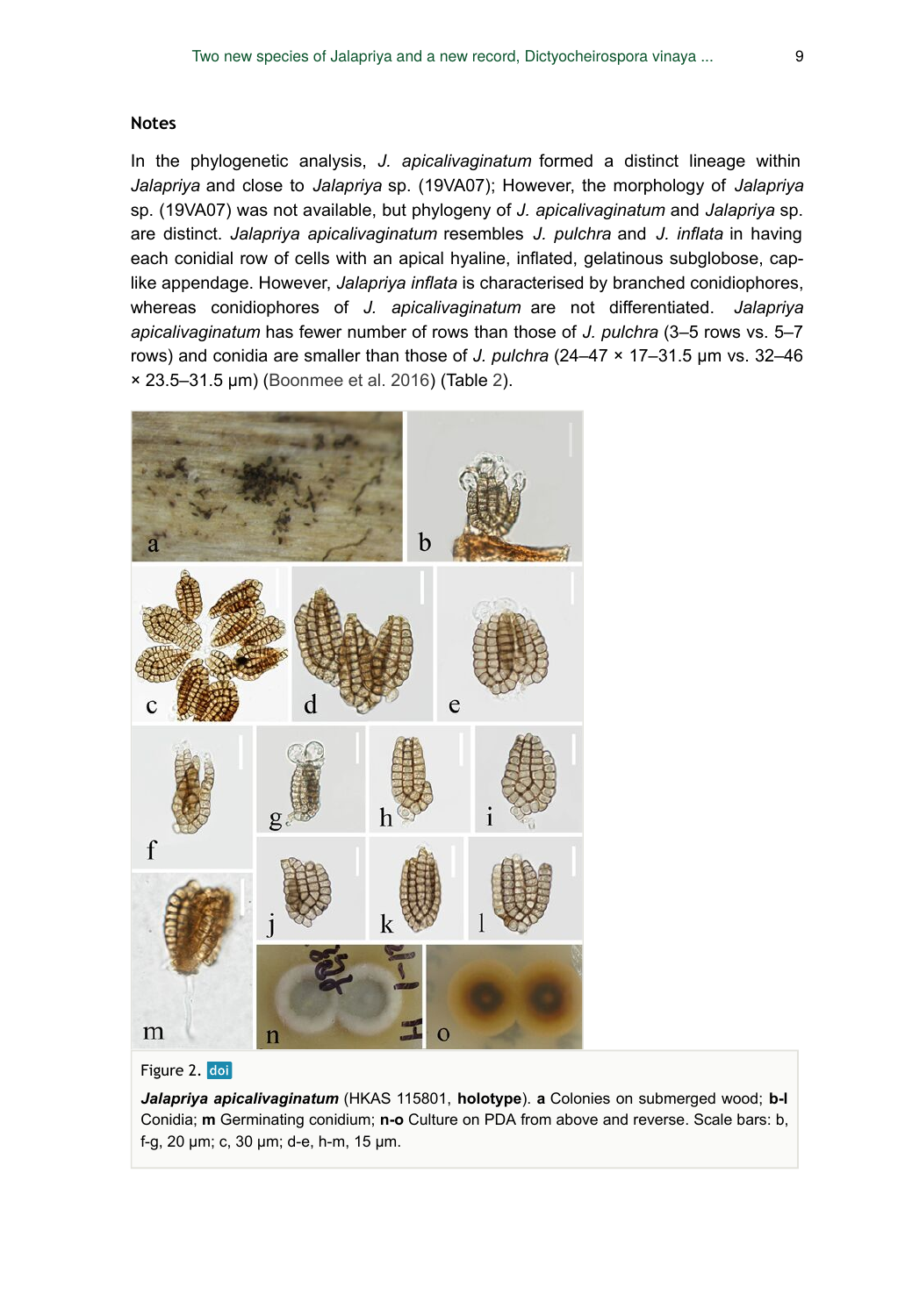## <span id="page-9-0"></span>Table 2.

A synopsis of characters of species of *Jalapriya*.

| <b>Species</b>         | Conidia                                                                                                                                            |                                             |                                                     |                          | <b>Distribution</b>                                                         | Reference                                                                                                   |  |
|------------------------|----------------------------------------------------------------------------------------------------------------------------------------------------|---------------------------------------------|-----------------------------------------------------|--------------------------|-----------------------------------------------------------------------------|-------------------------------------------------------------------------------------------------------------|--|
|                        | Shape                                                                                                                                              | <b>Size</b><br>$(\mu m)$                    | Colour                                              | <b>Number</b><br>of rows |                                                                             |                                                                                                             |  |
| Jalapriya inflata      | Euseptate, thin-<br>walled and<br>staurosporous,<br>composed of an<br>apically inflated<br>basal cell                                              | $28.5 -$<br>$38 \times$<br>$14.5 -$<br>21.5 | <b>Brown</b>                                        | $3 - 4$<br>rows          | UK, Ontario,<br>On rotten wood                                              | Matsushima 1983,<br>Kirschner et al.<br>2013, Boonmee et<br>al. 2016, Iturrieta-<br>González et al.<br>2018 |  |
| J. pulchra             | Acrogenous, solitary,<br>each row of cells<br>with an apical<br>hyaline, inflated,<br>qelatinous<br>subglobose, cap-like<br>appendage              | $32 - 46$<br>×<br>$23.5 -$<br>31.5          | Uniformly<br>pale to<br>medium<br>reddish-<br>brown | $5 - 7$<br>rows          | CHINA,<br>Yunnan<br>Province, on<br>decaying wood<br>submerged in<br>stream | Boonmee et al.<br>2016, Iturrieta-<br>González et al.<br>2018                                               |  |
| J. aquaticum           | Acrogenous, solitary,<br>rows converging at<br>apex, apical cells<br>with spherical-like<br>appendages                                             | $22 - 53$<br>$× 16 -$<br>24                 | Pale to<br>medium<br>brown                          | $3 - 4$<br>rows          | CHINA.<br>Yunnan<br>Province, on<br>decaying wood<br>submerged in<br>stream | This study                                                                                                  |  |
| J.<br>apicalivaginatum | Acrogenous, solitary,<br>thin-walled, each<br>row of cells with an<br>apical hyaline,<br>inflated, gelatinous<br>subglobose, cap-like<br>appendage | 24-47<br>$× 17-$<br>31.5                    | pale brown                                          | $3 - 5$<br>rows          | CHINA, Gansu<br>Province, on<br>decaying wood<br>submerged in<br>stream     | This study                                                                                                  |  |

## *Jalapriya aquaticum* **D.F. Bao, X. Fu, H.Y. Su & Z.L. Luo, 2021, sp. nov.**

- IndexFungorum [558683](http://www.indexfungorum.org/names/NamesRecord.asp?RecordID=558683)
- Species-ID [Facesoffungi number: FoF 10258](Facesoffunginumber:FoF10258)

## **Material**

#### *Holotype:*

a. scientificName: *Jalapriya aquaticum*; phylum: Ascomycota; class: Dothideomycetes; order: Pleosporales; family: Dictyosporiaceae; genus: *Jalapriya*; locationRemarks: China, Yunnan Province, Dali, Cangshan Mountain, Lingquan stream, on decaying wood submerged in stream, April 2019; habitat: Saprobic on decaying wood submerged in stream; collectionID: 1LQX III H Z-7-1; collectionCode: S-2101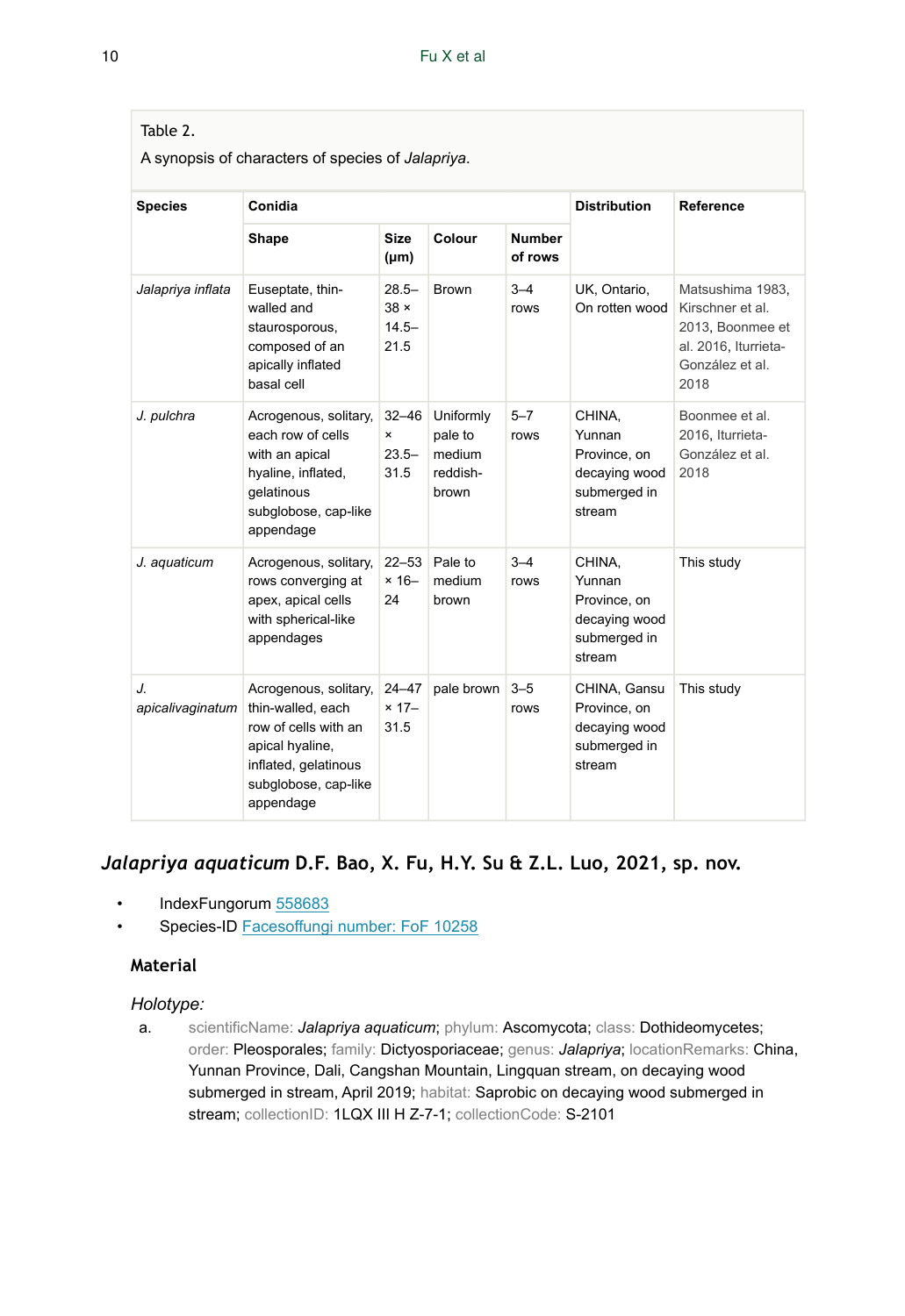#### **Description**

Saprobic on decaying wood submerged in stream. **Asexual morph**: Hyphomycetous (Fig. 3). Colonies punctiform, sporodochial, velvety, dark brown to black. Conidiophores micronematous, subhyaline to pale brown hyphae, unbranched, thin-walled, smooth. Mycelium immersed, composed of brown, smooth, thin-walled, septate. Conidiogenous cells holoblastic, integrated, terminal. Conidia acrogenous, solitary, cheiroid, pale to medium brown, with 3–4 rows of cells, rows converging at apex, apical cells with spherical-like appendages, the immature conidia are slightly curved and become straight after maturity. Two outer rows arising from a basal cell, rows not separating, each row consisting of 6–12 cells, the size of outer rows 29–53  $\times$  6–8 µm ( $\bar{x}$  =45  $\times$  5 μm, n = 30), excluding apical hyaline gelatinous appendages, the size of inner rows 22–44  $\times$  4–8 µm ( $\bar{x}$  = 38  $\times$ 6 µm, n = 30). The size of conidia 22–53  $\times$  16–24 µm. **Sexual morph**: Undetermined.

**Culture characteristics:** Conidia germinating on PDA within 24 h, germ tubes arising from the outermost cells of the conidium. Colonies on MEA covering 9 cm diam., in 4 weeks, at 28°C, white to cream. Sporulation not observed in culture.

**Material examined:** CHINA, Yunnan Province, Dali, Cangshan Mountain, Lingquan stream, 25.747501°N, 100.090989°E, on decaying wood submerged in stream, April 2019, Z.Q. Zhang, 1LQX III H Z-7-1 (S-2101) (HKAS 115807, holotype), ex-type living culture, KUNCC 21-10705 = DLUCC 2101 = CGMCC 3.20613; ibid. July 2019, Zhengquan Zhang,  $2LQX$  III Z-56-1 H (S-2351), living culture, KUNCC 21-10706 = DLUCC 2101.

### **Etymology**

Referring to the species collected from aquatic habitats.

#### **Notes**

In the phylogenetic analysis, *J. aquaticum* nested in *Jalapriya* and sister to *J. toruloides*. Morphologically, *J. aquaticum* is similar to *J. inflata* in having 3–4 rows of conidia, but differs from *J. inflat* in the shape of the conidia, the cells of *J. inflata* are fuller and more three-dimensional. *J. inflata* arranged more loosely in the rows of conidia and *J. aquaticum* packed more tightly. *J. aquaticum* has larger conidia than those of *J. inflata* (22–53 × 16–24 vs. 28.5–38 × 14.5–21.5 μm). *Jalapriya quaticum* similar to *J. pulchra* in having appendages on the apical cells of the conidia, but differs in the rows of *J. aquaticum* not being separable without manual force.

## *Dictyocheirospora vinaya* **D'souza, Bhat & K.D. Hyde, 2016, Fungal Diversity 80: 465**

Species-ID **Facesoffungi number: FoF 01263**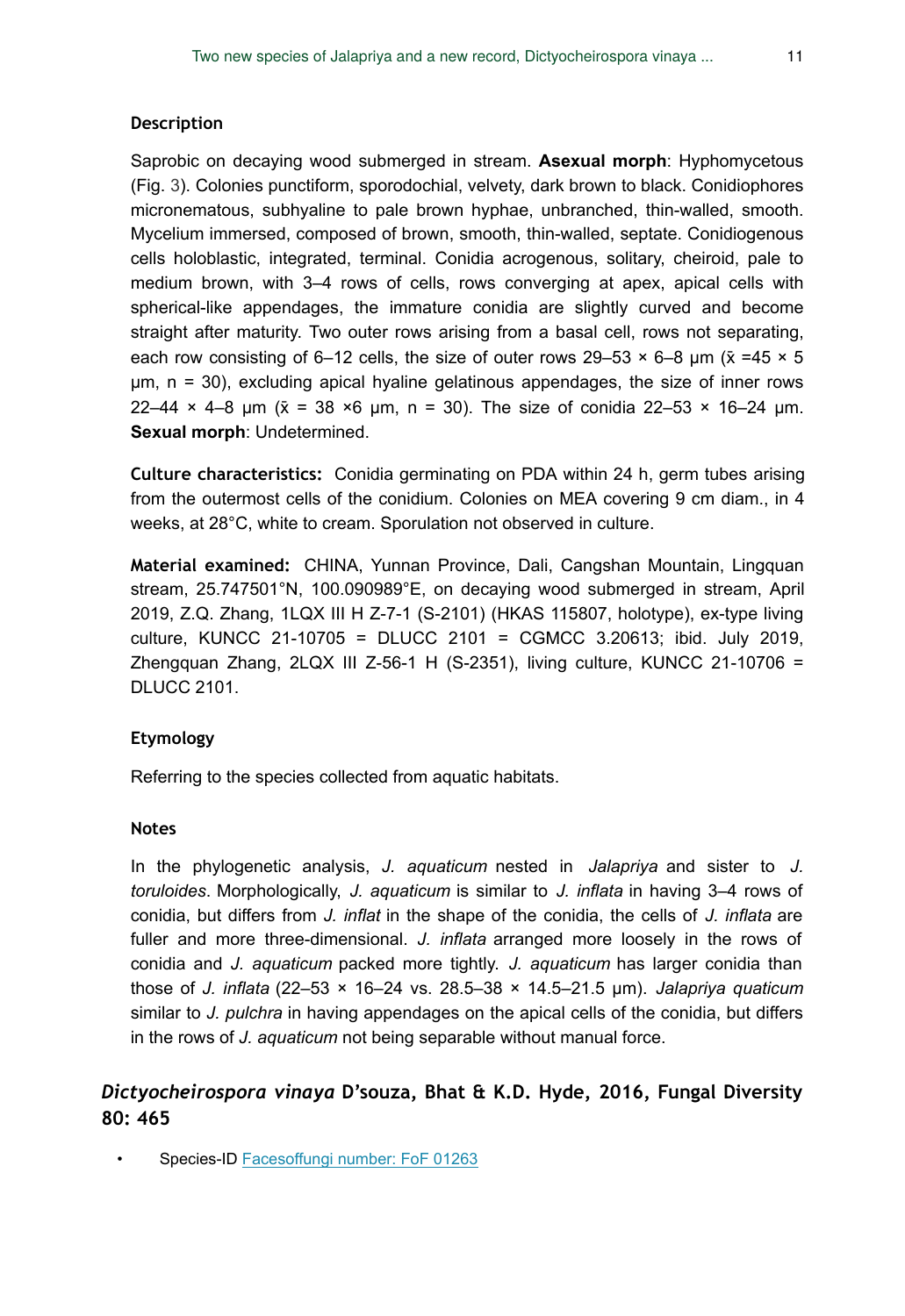## **Material**

## *Holotype:*

a. scientificName: *Dictyocheirospora vinaya*; phylum: Ascomycota; class: Dothideomycetes; order: Pleosporales; family: Dictyosporiaceae; genus: *Dictyocheirospora*; locationRemarks: Thailand. Chiang Mai, Mushroom Research Centre, on submerged wood in a freshwater stream, 24 November 2013; habitat: submerged wood in a freshwater stream; identifiedBy: D'souza, Bhat & K.D. Hyde; type: MFLU 14–0264; collectionCode: MJD-26; source:<https://doi.org/10.1007/s13225-016-0363-z>

## **Description**

Saprobic on decaying wood in streams. **Asexual morph**: Hyphomycetous (Fig. [4\)](#page-12-0). Colonies punctiform, sporodochial, velvety, dark brown. Mycelium immersed, composed of pale brown, smooth, thin-walled septate, branched, 1–2 μm wide hyphae. Conidiophores 9–27  $\times$  3–6 μm ( $\bar{x}$  = 15  $\times$  5 μm, n = 18), micronematous to semimacronematous, pale brown, smooth, thin-walled. Conidiogenous cells holoblastic, integrated, terminal, determinate, pale brown. Conidia solitary, terminal, cheiroid, 48– 110  $\times$  14–32 μm ( $\bar{x}$  = 73  $\times$  22 μm, n = 30), pale brown, consisting of 7 rows of cells; rows digitate, arising from a basal cell, each arm consisting of 10–20 cells, distoseptate, constricted at septa, rows appressed when young, inwardly curved at the tip, palmately divergent when squashed, smooth-walled, guttulate. **Sexual morph**: Undetermined.

**Culture characteristics:** Conidia germinating on water agar within 24 h, germ tubes emerging from the basal cells of the conidium. Colonies on PDA covering 9 cm diam., in 4 weeks, at 28°C, with wavy margins, at first white, later becoming orange. Sporulating regions scattered, but mostly confined to the centre of the culture.

**Material examined:** CHINA, Yunnan Province, Nanpanjiang River, 24°33'57.48"N, 103°06'44.44"E, on decaying wood submerged in stream, 23 February 2018, X. He, NPJ H 3–2–1 (HKAS 115802); living culture KUNCC 21-10707.

## **Notes**

*Dictyocheirospora vinaya*, the type species of *Dictyocheirospora*, was introduced by [Boonmee et al. \(2016\)](#page-14-2). *Dictyocheirospora vinaya* is characterised by punctiform, dark brown colonies, pale brown, solitary, terminal, cheiroid conidia. Our fresh collection fits perfectly with the original description of *D. vinaya* ([Boonmee et al. 2016](#page-14-2)). Phylogenetic analyses showed that our strain (DLUCC 1674) clustered with the ex-type strain of *D. vinaya* with high bootstrap support (93% ML and 1.00 PP). ITS comparison between our strain and MFLUCC 14–0294 revealed that there is no difference in a total of 499 bp, comparison of LSU between our strain and MFLUCC 14–0294 revealed 3 bp differences in a total of 1252 bp. Thus, we identified our new collection as *D. vinaya*, based on both phylogeny and morphology. *Dictyocheirospora vinaya* MFLUCC 14– 0294 collected from freshwater habitats in Thailand, while our new collection was collected from freshwater habitats in China. It is a new record for China.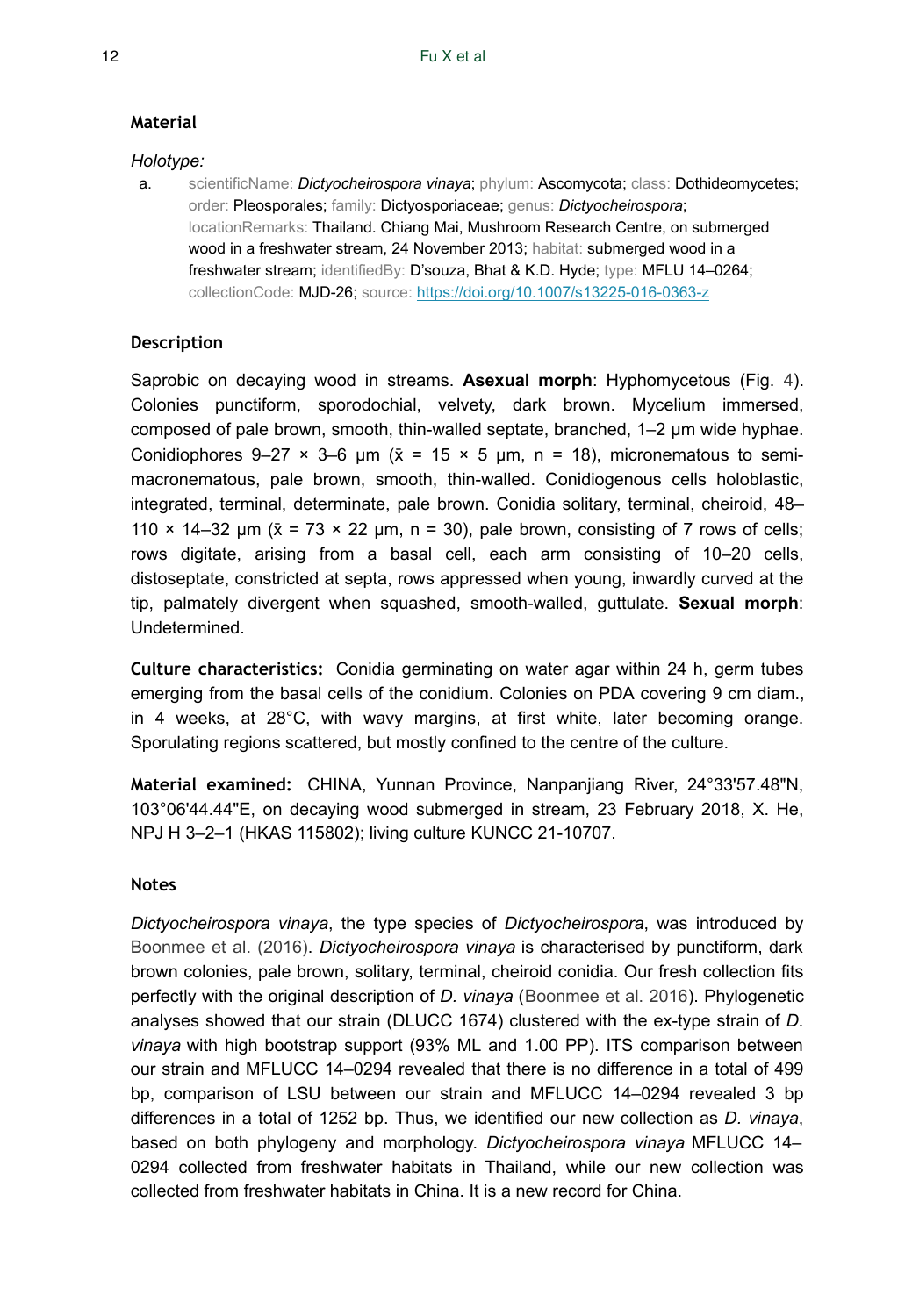<span id="page-12-0"></span>

Figure 4. doi

*Dictyocheirospora vinaya* (HKAS 115802). **a** Colonies on submerged wood; **b** Squash mount of conidioma; **c-k** Conidia; **l** Germinating conidium; **m-n** Culture on PDA from above and reverse. Scale bars: b, 50 μm; c-d, h-k, 40 μm; e-g, l, 30 μm.

# **Identification keys**

| Key to <i>Jalapriya</i> species |                              |               |  |  |
|---------------------------------|------------------------------|---------------|--|--|
|                                 | Conidia without appendages   | J. toruloides |  |  |
|                                 | Conidia with appendages      | 3             |  |  |
| າ                               | Conidia composed of 5-7 rows | J. pulchra    |  |  |
|                                 | Conidia composed of 3-5 rows | 3             |  |  |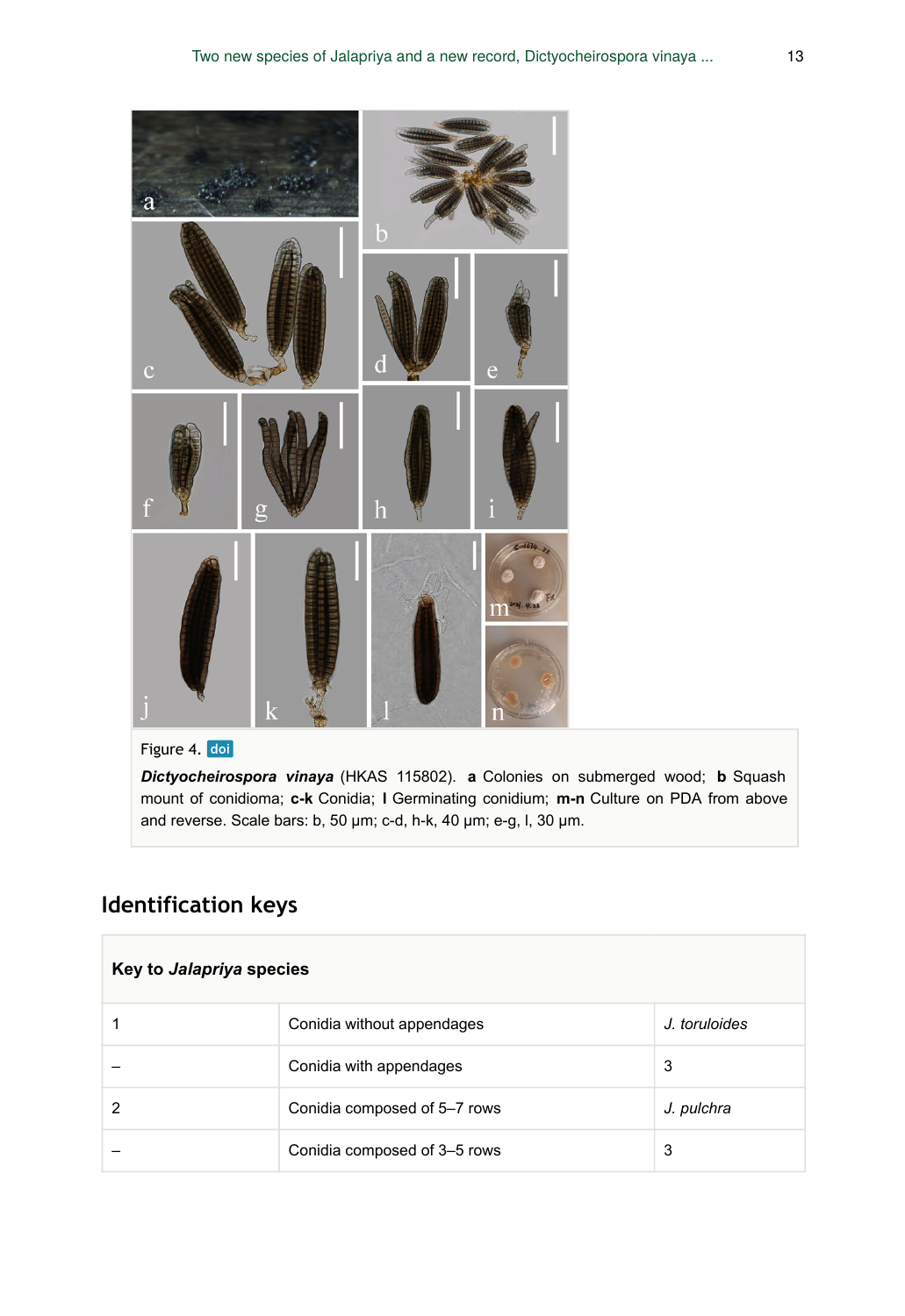| Conidia 28.5-38 × 14.5-21.5 µm                        | J. inflata          |
|-------------------------------------------------------|---------------------|
| The size of conidia not as above                      | 4                   |
| Apical cell of conidia with spherical-like appendages | J. aquaticum        |
| Apical cell of conidia with cap-like appendages       | J. apicalivaginatum |

# **Analysis**

## **Phylogenetic analysis**

The combined ITS, LSU, TEF1-α and SSU dataset consisted 78 sequences representing all genera of the Dictyosporiaceae with *Periconia igniaria* (CBS 379.86 and CBS 845.96) as outgroup taxon. The best scoring RaxML tree with the final ML optimisation likelihood value of –20943.450686 is shown here (Fig. [1\)](#page-3-0). The alignment comprised 4309 characters including gaps. The matrix had 1309 distinct alignment patterns, with 51.74% undetermined characters or gaps. Estimated base frequencies were as follows:  $A =$ 0.241918, C = 0.244332, G = 0.269566, T = 0.244184; substitution rates AC = 1.667496, AG = 3.298982, AT = 2.345910, CG = 0.903092, CT = 8.345950, GT = 1.000000; Tree-Length = 1.761576.

Two newly-collected *Jalapriya aquaticum* isolates grouped with *species of Jalapriya* and basal to the genus with highly-supported value (100 ML/1.00 PP). *Jalapriya apicalivaginatum* formed a distinct lineage between *J. toruloides* and *Jalapriya* sp. (19VA07) with high bootstrap (97 ML/1.00 PP). *Dictyocheirospora vinaya* (HKAS 115802) clustered with its ex-type strains with high support (93 ML/1.00 PP).

## **Discussion**

Dictyosporiaceae accommodates a holomorphic group of Dothideomycetes, including 18 genera [\(Hyde et al. 2019](#page-16-3), [Rajeshkumar et al. 2021](#page-17-1)). *Dictyocheirospora* is the second largest genus of Dictyosporiaceae, followed by *Dictyosporium*. *Dictyocheirospora* is morphologically similar to *Dictyosporium* in having cheiroid, cylindrical conidia; However, *Dictyocheirospora* differs from *Dictyosporium* in having non-complanate conidia with arms arising from the basal cell and closely gathered at the apex and compact, while *Dictyosporium* has complanate conidia without separating arms. Thus, eight species were transferred from *Dictyosporium* to *Dictyocheirospora*, based on themorphological characters and phylogenetic analyses. ([Boonmee et al. 2016](#page-14-2), [Yang et al. 2018\)](#page-18-4). *Dictyocheirospora* is cosmopolitan in distribution and commonly reported from freshwater habitats in China, India, Japan and Thailand. Nine species of *Dictyocheirospora* were found on submerged decaying wood, others were found in terrestrial habitats. Currently, nine species have been discovered in China including *Dictyocheirospora vinaya*, which is mentioned in this article. ([Boonmee et al. 2016,](#page-14-2) [Wang et al. 2016](#page-18-3), [Hyde et al. 2017,](#page-15-4) [Li et](#page-17-2)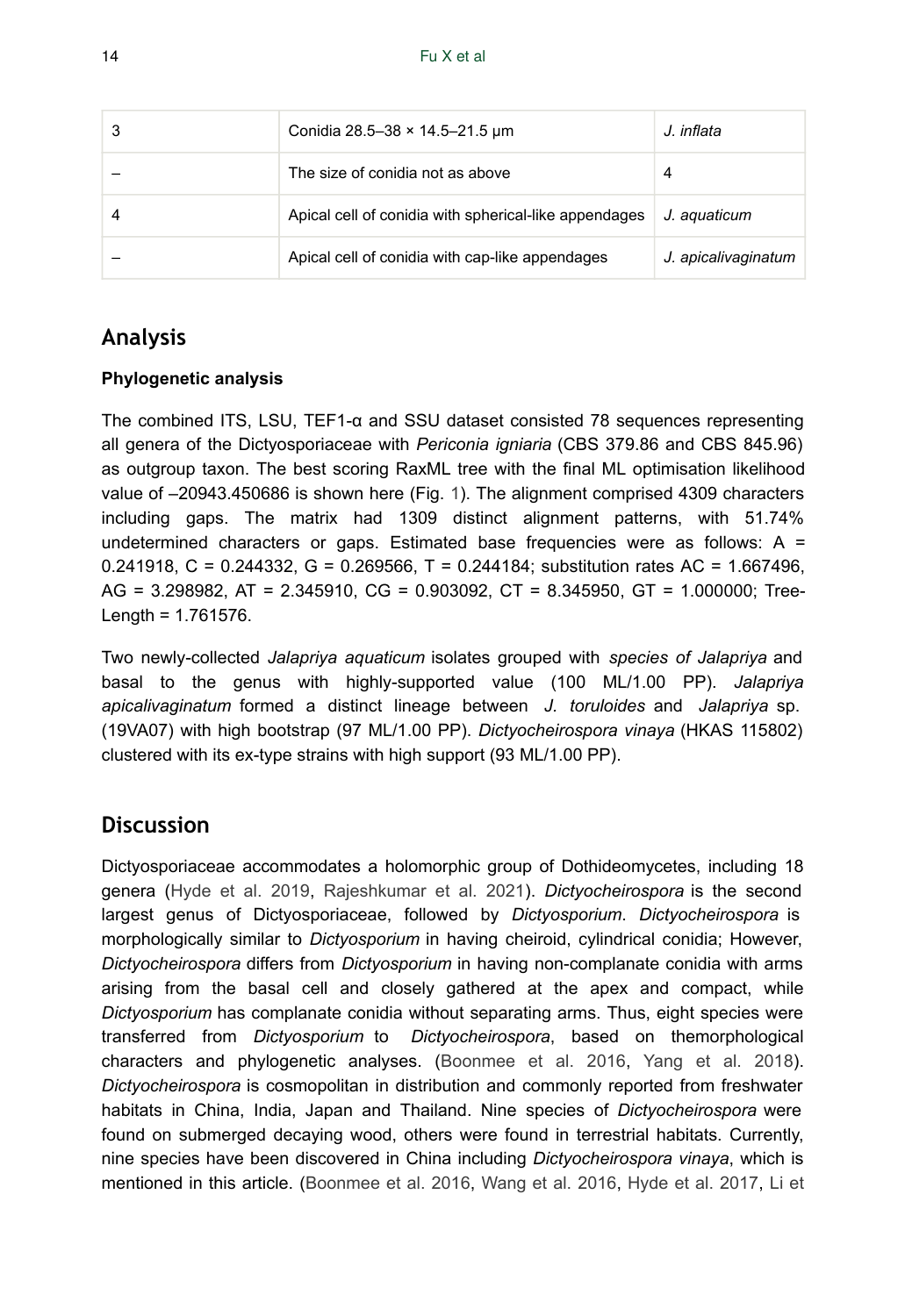[al. 2017,](#page-17-2) [Yang et al. 2018,](#page-18-4) [Tibpromma et al. 2018](#page-18-5), [Jayasiri et al. 2015,](#page-16-2) [Phookamsak et al.](#page-17-3) [2019](#page-17-3), [Phukhamsakda et al. 2020](#page-17-4), [Rajeshkumar et al. 2021\)](#page-17-1).

Currently, three species are accepted in *Jalapriya*, of which, *J. toruloides* (Corda) is a terrestrial species discovered by [Henningsson \(1974\)](#page-15-5) in Sweden; Afterwards it has been found in subtropical to temperate areas of both hemispheres, seemingly more often reported from coastal localities, considered an euryhaline species ([Tibell et al. 2020\)](#page-18-12), but our fresh collections are all from submerged wood in freshwater lotic habitats. In addition, both *J. pulchra* and *J. acuaticum* were all found in Yunnan Province, China on decaying wood submerged in a stream (Table [2\)](#page-9-0). The morphological differences between *J. apicalivaginatum* and *J. pulchra* are not significant, but they are phylogenetically distinct. Morphology of *J. toruloides* is not available; However, the new species *J. aquaticum* forms a distinct clade from *J. toruloides*. *Jalapriya aquaticum* is different from other species in *Jalapriya* and forms a separate branch with high support value (100% ML and 1.00 BYPP).

## **Acknowledgements**

This research was financed and supported by the National Natural Science Foundation of China (Project ID: 31860006, 31970021) and Fungal diversity conservation and utilisation innovation team of Dali University (ZKLX2019213). We thank Zheng-quan Zhang, Jian-wei Li, Lv He and Xiang Hong for the help on collecting samples. Xi Fu thanks Yi-Le Wan, You Mu and Yan Tao for their help on isolation and morphological examination, DNA extraction and PCR amplification. We are grateful to Hong-Wei Shen for his valuable suggestions and help.

# **References**

- <span id="page-14-1"></span>• Ariyawansa H, Phukhamsakda C, Thambugala K, Bulgakov T, Wanasinghe D, Perera R, Mapook A, Camporesi E, Kang J, Gareth Jones EB, Bahkali A, Jayasiri S, Hyde K, Liu Z, Bhat JD (2015) Revision and phylogeny of Leptosphaeriaceae. Fungal Diversity 74 (1): 19‑51.<https://doi.org/10.1007/s13225-015-0349-2>
- <span id="page-14-2"></span>• Boonmee S, D'souza M, Luo Z, Pinruan U, Tanaka K, Su H, Bhat D, McKenzie EC, Jones EBG, Taylor J, Phillips AL, Hirayama K, Eungwanichayapant P, Hyde K (2016) Dictyosporiaceae fam. nov. Fungal Diversity 80 (1): 457‑482. [https://doi.org/10.1007/](https://doi.org/10.1007/s13225-016-0363-z) [s13225-016-0363-z](https://doi.org/10.1007/s13225-016-0363-z)
- <span id="page-14-0"></span>• Cai L, Guo XY, Hyde KD (2008) Morphological and molecular characterisation of a new anamorphic genus *Cheirosporium*, from freshwater in China. Persoonia - Molecular Phylogeny and Evolution of Fungi 20 (1): 53-58. [https://doi.org/10.3767/00315](https://doi.org/10.3767/003158508x314732) [8508x314732](https://doi.org/10.3767/003158508x314732)
- <span id="page-14-4"></span>• Chomnunti P, Hongsanan S, Aguirre-Hudson B, Tian Q, Peršoh D, Dhami M, Alias A, Xu J, Liu X, Stadler M, Hyde K (2014) The sooty moulds. Fungal Diversity 66 (1): 1‑36. <https://doi.org/10.1007/s13225-014-0278-5>
- <span id="page-14-3"></span>• Crous PW, Schumacher RK, Akulov A, Thangavel R, Hernández-Restrepo M, Carnegie AJ, Cheewangkoon R, Wingfield MJ, Summerell BA, Quaedvlieg W, Coutinho TA, Roux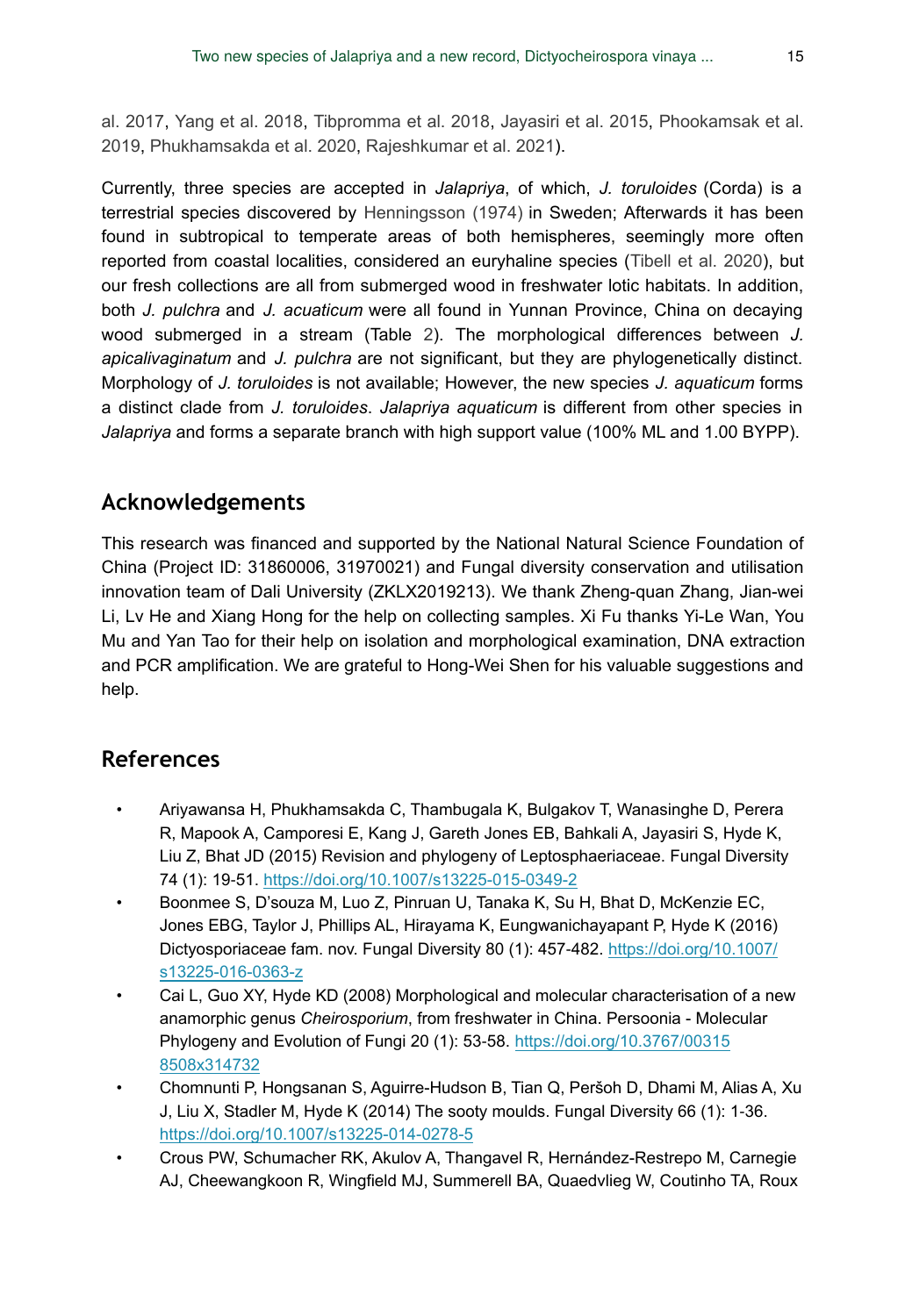J, Wood AR, Giraldo A, Groenewald JZ (2019) New and Interesting Fungi. 2. Fungal Systematics and Evolution 3 (1): 57‑134. <https://doi.org/10.3114/fuse.2019.03.06>

- <span id="page-15-3"></span>• Dong W, Wang B, Hyde K, McKenzie EC, Raja H, Tanaka K, Abdel-Wahab M, Abdel-Aziz F, Doilom M, Phookamsak R, Hongsanan S, Wanasinghe D, Yu X, Wang G, Yang H, Yang J, Thambugala K, Tian Q, Luo Z, Yang J, Miller A, Fournier J, Boonmee S, Hu D, Nalumpang S, Zhang H (2020) Freshwater Dothideomycetes. Fungal Diversity 105 (1): 319‑575. <https://doi.org/10.1007/s13225-020-00463-5>
- <span id="page-15-0"></span>• Goh TK, Hyde KD (1999) Fungi on submerged wood and bamboo in the Plover Cove Reservoir, Hong Kong. Fungal Diversity 3: 57‑85.
- <span id="page-15-5"></span>• Henningsson M (1974) Aquatic lignicolous fungi in the Baltic and along the west coast of Sweden. Svensk Botanisk Tidskrift 68: 401‑425.
- <span id="page-15-1"></span>• Hyde KD, Jones EBG, Liu J, Ariyawansa H, Boehm E, Boonmee S, Braun U, Chomnunti P, Crous P, Dai D, Diederich P, Dissanayake A, Doilom M, Doveri F, Hongsanan S, Jayawardena R, Lawrey J, Li Y, Liu Y, Lücking R, Monkai J, Muggia L, Nelsen M, Pang K, Phookamsak R, Senanayake I, Shearer C, Suetrong S, Tanaka K, Thambugala K, Wijayawardene N, Wikee S, Wu H, Zhang Y, Aguirre-Hudson B, Alias SA, Aptroot A, Bahkali A, Bezerra J, Bhat DJ, Camporesi E, Chukeatirote E, Gueidan C, Hawksworth D, Hirayama K, De Hoog S, Kang J, Knudsen K, Li W, Li X, Liu Z, Mapook A, McKenzie EC, Miller A, Mortimer P, Phillips AL, Raja H, Scheuer C, Schumm F, Taylor J, Tian Q, Tibpromma S, Wanasinghe D, Wang Y, Xu J, Yacharoen S, Yan J, Zhang M (2013) Families of Dothideomycetes. Fungal Diversity 63 (1): 1‑313. <https://doi.org/10.1007/s13225-013-0263-4>
- <span id="page-15-4"></span><span id="page-15-2"></span>• Hyde KD, Hongsanan S, Jeewon R, Bhat DJ, McKenzie EC, Jones EBG, Phookamsak R, Ariyawansa H, Boonmee S, Zhao Q, Abdel-Aziz FA, Abdel-Wahab M, Banmai S, Chomnunti P, Cui B, Daranagama D, Das K, Dayarathne M, de Silva N, Dissanayake A, Doilom M, Ekanayaka A, Gibertoni TB, Góes-Neto A, Huang S, Jayasiri S, Jayawardena R, Konta S, Lee HB, Li W, Lin C, Liu J, Lu Y, Luo Z, Manawasinghe I, Manimohan P, Mapook A, Niskanen T, Norphanphoun C, Papizadeh M, Perera R, Phukhamsakda C, Richter C, de A. Santiago ACM, Drechsler-Santos ER, Senanayake I, Tanaka K, Tennakoon TMDS, Thambugala K, Tian Q, Tibpromma S, Thongbai B, Vizzini A, Wanasinghe D, Wijayawardene N, Wu H, Yang J, Zeng X, Zhang H, Zhang J, Bulgakov T, Camporesi E, Bahkali A, Amoozegar M, Araujo-Neta LS, Ammirati J, Baghela A, Bhatt RP, Bojantchev D, Buyck B, da Silva GA, de Lima CLF, de Oliveira RJV, de Souza CAF, Dai Y, Dima B, Duong TT, Ercole E, Mafalda-Freire F, Ghosh A, Hashimoto A, Kamolhan S, Kang J, Karunarathna S, Kirk P, Kytövuori I, Lantieri A, Liimatainen K, Liu Z, Liu X, Lücking R, Medardi G, Mortimer P, Nguyen TTT, Promputtha I, Raj KNA, Reck M, Lumyong S, Shahzadeh-Fazeli SA, Stadler M, Soudi MR, Su H, Takahashi T, Tangthirasunun N, Uniyal P, Wang Y, Wen T, Xu J, Zhang Z, Zhao Y, Zhou J, Zhu L (2016) Fungal diversity notes 367–490: taxonomic and phylogenetic contributions to fungal taxa. Fungal Diversity 80 (1): 1‑270.<https://doi.org/10.1007/s13225-016-0373-x> • Hyde KD, Norphanphoun C, Abreu V, Bazzicalupo A, Thilini Chethana KW, Clericuzio M, Dayarathne M, Dissanayake A, Ekanayaka A, He M, Hongsanan S, Huang S, Jayasiri S, Jayawardena R, Karunarathna A, Konta S, Kušan I, Lee H, Li J, Lin C, Liu N, Lu Y, Luo Z, Manawasinghe I, Mapook A, Perera R, Phookamsak R, Phukhamsakda C, Siedlecki I, Soares AM, Tennakoon D, Tian Q, Tibpromma S, Wanasinghe D, Xiao Y, Yang J, Zeng X, Abdel-Aziz F, Li W, Senanayake I, Shang Q, Daranagama D, de Silva N, Thambugala K, Abdel-Wahab M, Bahkali A, Berbee M, Boonmee S, Bhat DJ,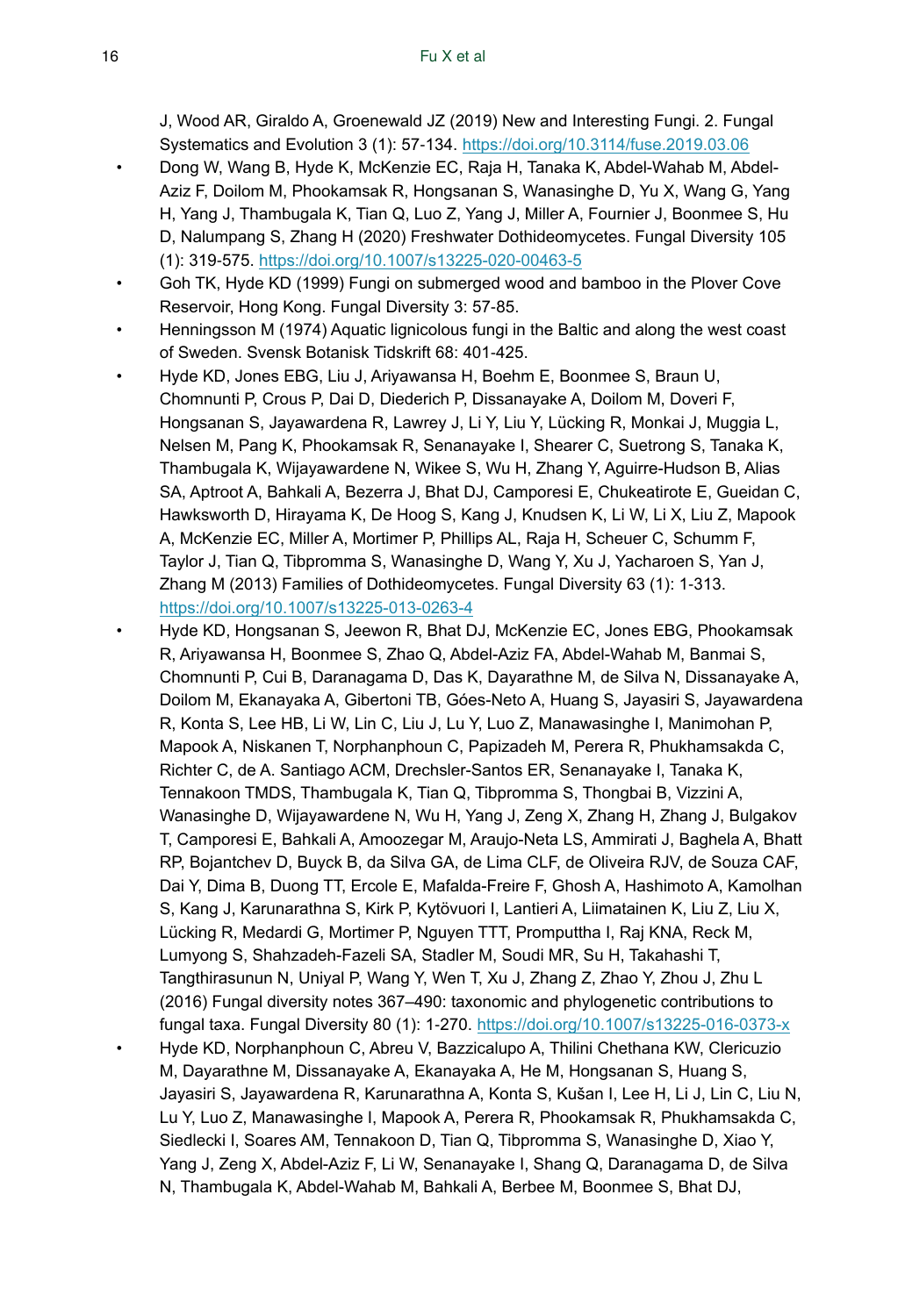Bulgakov T, Buyck B, Camporesi E, Castañeda-Ruiz R, Chomnunti P, Doilom M, Dovana F, Gibertoni T, Jadan M, Jeewon R, Jones EBG, Kang J, Karunarathna S, Lim YW, Liu J, Liu Z, Plautz HL, Lumyong S, Maharachchikumbura SN, Matočec N, McKenzie EC, Mešić A, Miller D, Pawłowska J, Pereira O, Promputtha I, Romero A, Ryvarden L, Su H, Suetrong S, Tkalčec Z, Vizzini A, Wen T, Wisitrassameewong K, Wrzosek M, Xu J, Zhao Q, Zhao R, Mortimer P (2017) Fungal diversity notes 603–708: taxonomic and phylogenetic notes on genera and species. Fungal Diversity 87 (1): 1‑235.<https://doi.org/10.1007/s13225-017-0391-3>

- <span id="page-16-3"></span>• Hyde KD, Tennakoon D, Jeewon R, Bhat DJ, Maharachchikumbura SN, Rossi W, Leonardi M, Lee HB, Mun HY, Houbraken J, Nguyen TT, Jeon SJ, Frisvad JC, Wanasinghe D, Lücking R, Aptroot A, Cáceres MS, Karunarathna S, Hongsanan S, Phookamsak R, de Silva N, Thambugala K, Jayawardena R, Senanayake I, Boonmee S, Chen J, Luo Z, Phukhamsakda C, Pereira O, Abreu V, Rosado AWC, Bart B, Randrianjohany E, Hofstetter V, Gibertoni T, Soares AMdS, Plautz HL, Sotão HMP, Xavier WKS, Bezerra JDP, de Oliveira TGL, de Souza-Motta CM, Magalhães OMC, Bundhun D, Harishchandra D, Manawasinghe I, Dong W, Zhang S, Bao D, Samarakoon M, Pem D, Karunarathna A, Lin C, Yang J, Perera R, Kumar V, Huang S, Dayarathne M, Ekanayaka A, Jayasiri S, Xiao Y, Konta S, Niskanen T, Liimatainen K, Dai Y, Ji X, Tian X, Mešić A, Singh S, Phutthacharoen K, Cai L, Sorvongxay T, Thiyagaraja V, Norphanphoun C, Chaiwan N, Lu Y, Jiang H, Zhang J, Abeywickrama P, Aluthmuhandiram JS, Brahmanage R, Zeng M, Chethana T, Wei D, Réblová M, Fournier J, Nekvindová J, do Nascimento Barbosa R, dos Santos JEF, de Oliveira NT, Li G, Ertz D, Shang Q, Phillips AL, Kuo C, Camporesi E, Bulgakov T, Lumyong S, Jones EBG, Chomnunti P, Gentekaki E, Bungartz F, Zeng X, Fryar S, Tkalčec Z, Liang J, Li G, Wen T, Singh PN, Gafforov Y, Promputtha I, Yasanthika E, Goonasekara I, Zhao R, Zhao Q, Kirk P, Liu J, Yan J, Mortimer P, Xu J, Doilom M (2019) Fungal diversity notes 1036–1150: taxonomic and phylogenetic contributions on genera and species of fungal taxa. Fungal Diversity 96 (1): 1‑242. <https://doi.org/10.1007/s13225-019-00429-2>
- <span id="page-16-1"></span>• Hyde KD, de Silva NI, Jeewon RB, et al. (2020) AJOM new records and collections of fungi: 1–100. Asian Journal of Mycology 3 (1): 22‑294. [https://doi.org/10.5943/ajom/](https://doi.org/10.5943/ajom/3/1/3) [3/1/3](https://doi.org/10.5943/ajom/3/1/3)
- <span id="page-16-0"></span>• Iturrieta-González I, Gené J, Guarro J, Castañeda-Ruiz R, García D (2018) *Neodendryphiella*, a novel genus of the Dictyosporiaceae (Pleosporales). MycoKeys 37: 19‑38.<https://doi.org/10.3897/mycokeys.37.27275>
- <span id="page-16-2"></span>• Jayasiri S, Hyde K, Ariyawansa H, Bhat J, Buyck B, Cai L, Dai Y, Abd-Elsalam K, Ertz D, Hidayat I, Jeewon R, Jones EBG, Bahkali A, Karunarathna S, Liu J, Luangsa-ard JJ, Lumbsch HT, Maharachchikumbura SN, McKenzie EC, Moncalvo J, Ghobad-Nejhad M, Nilsson H, Pang K, Pereira O, Phillips AL, Raspé O, Rollins A, Romero A, Etayo J, Selçuk F, Stephenson S, Suetrong S, Taylor J, Tsui CM, Vizzini A, Abdel-Wahab M, Wen T, Boonmee S, Dai DQ, Daranagama D, Dissanayake A, Ekanayaka A, Fryar SC, Hongsanan S, Jayawardena R, Li W, Perera R, Phookamsak R, de Silva N, Thambugala K, Tian Q, Wijayawardene N, Zhao R, Zhao Q, Kang J, Promputtha I (2015) The faces of Fungi database: fungal names linked with morphology, phylogeny and human impacts. Fungal Diversity 74 (1): 3-18. [https://doi.org/10.1007/s13225-](https://doi.org/10.1007/s13225-015-0351-8) [015-0351-8](https://doi.org/10.1007/s13225-015-0351-8)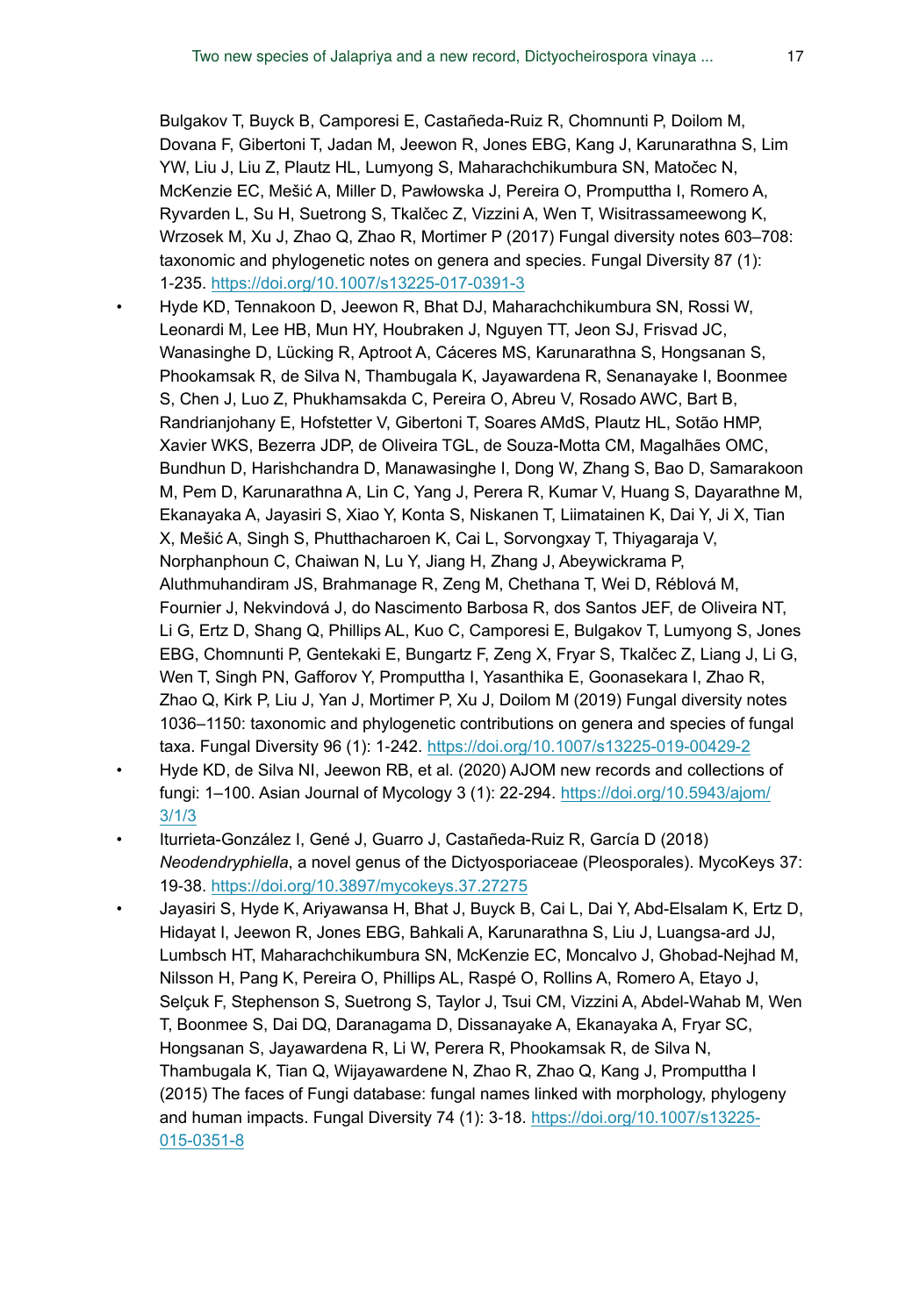- <span id="page-17-6"></span>• Katoh K, Standley DM (2013) MAFFT Multiple sequence alignment software version 7: Improvements in performance and usability. Molecular Biology and Evolution 30 (4): 772‑780. <https://doi.org/10.1093/molbev/mst010>
- <span id="page-17-9"></span>• Kirschner R, Pang K, Jones EBG (2013) Two cheirosporous hyphomycetes reassessed based on morphological and molecular examination. Mycological Progress 12 (1): 29‑36.<https://doi.org/10.1007/s11557-012-0812-3>
- <span id="page-17-0"></span>• Liu NG, Hongsanan S, Yang J, et al. (2017) *Dendryphiella fasciculata* sp. nov. and notes on other *Dendryphiella* species. Mycosphere 8 (9): 1575‑1586. [https://doi.org/](https://doi.org/10.5943/mycosphere/8/9/12) [10.5943/mycosphere/8/9/12](https://doi.org/10.5943/mycosphere/8/9/12)
- <span id="page-17-2"></span>• Li WL, Luo ZL, Liu JK, Bhat DJ, Bao DF, Su HY, Hyde KD (2017) Lignicolous freshwater fungi from China I: *Aquadictyospora lignicola* gen. et sp. nov. and new record of *Pseudodictyosporium wauense* from northwestern Yunnan Province. Mycosphere 8 (10): 1587‑1597. <https://doi.org/10.5943/mycosphere/8/10/1>
- <span id="page-17-5"></span>• Luo ZL, Hyde KD, Liu JK, Bhat DJ, Bao DF, Li WL, Su HY (2018) Lignicolous freshwater fungi from China II: Novel *Distoseptispora* (Distoseptisporaceae) species from northwestern Yunnan Province and a suggested unified method for studying lignicolous freshwater fungi. Mycosphere 9 (3): 444‑461.<https://doi.org/10.5943/mycosphere/9/3/2>
- <span id="page-17-8"></span>• Matsushima T (1983) Matsushima Mycological Memoirs No. 3. Mycologia 76 (2). <https://doi.org/10.2307/3793127>
- <span id="page-17-7"></span>• Nylander JAA, Uppsala University (2004) MrModeltest 2.0 Program distributed by the author. Evolutionary Biology Centre.
- <span id="page-17-3"></span>• Phookamsak R, Hyde KD, Jeewon R, Bhat DJ, Jones EBG, Maharachchikumbura SSN, Raspé O, Karunarathna SC, Wanasinghe DN, Hongsanan S, Doilom M, Tennakoon DS, Machado AR, Firmino AL, Ghosh A, Karunarathna A, Mešić A, Dutta AK, Thongbai B, Devadatha B, Norphanphoun C, Senwanna C, Wei D, Pem D, Ackah FK, Wang GN, Jiang HB, Madrid H, Lee HB, Goonasekara ID, Manawasinghe IS, Kušan I, Cano J, Gené J, Li J, Das K, Acharya K, Raj KNA, Latha KPD, Chethana KWT, He MQ, Dueñas M, Jadan M, Martín MP, Samarakoon MC, Dayarathne MC, Raza M, Park MS, Telleria MT, Chaiwan N, Matočec N, de Silva NI, Pereira OL, Singh PN, Manimohan P, Uniyal P, Shang QJ, Bhatt RP, Perera RH, Alvarenga RLM, Nogal-Prata S, Singh SK, Vadthanarat S, Oh SY, Huang SK, Rana S, Konta S, Paloi S, Jayasiri SC, Jeon SJ, Mehmood T, Gibertoni TB, Nguyen TTT, Singh U, Thiyagaraja V, Sarma VV, Dong W, Yu XD, Lu YZ, Lim YW, Chen Y, Tkalčec Z, Zhang ZF, Luo ZL, Daranagama DA, Thambugala KM, Tibpromma S, Camporesi E, Bulgakov TS, Dissanayake AJ, Senanayake IC, Dai DQ, Tang LZ, Khan S, Zhang H, Promputtha I, Cai L, Chomnunti P, Zhao RL, Lumyong S, Boonmee S, Wen TC, Mortimer PE, Xu J (2019) Fungal diversity notes 929–1035: taxonomic and phylogenetic contributions on genera and species of fungi. Fungal Diversity 95 (1): 1‑273. <https://doi.org/10.1007/s13225-019-00421-w>
- <span id="page-17-4"></span>• Phukhamsakda C, McKenzie EHC, Phillips AJL, Gareth Jones EB, Jayarama Bhat D, Stadler M, Bhunjun CS, Wanasinghe DN, Thongbai B, Camporesi E, Ertz D, Jayawardena RS, Perera RH, Ekanayake AH, Tibpromma S, Doilom M, Xu J, Hyde KD (2020) Microfungi associated with *Clematis* (Ranunculaceae) with an integrated approach to delimiting species boundaries. Fungal Diversity 102 (1): 1‑203. <https://doi.org/10.1007/s13225-020-00448-4>
- <span id="page-17-1"></span>• Rajeshkumar KC, Verma RK, Boonmee S, Chandrasiri S, Hyde KD, Ashtekar N, Lad S, Wijayawardene NN (2021) *Paradictyocheirospora tectonae*, a novel genus in the family